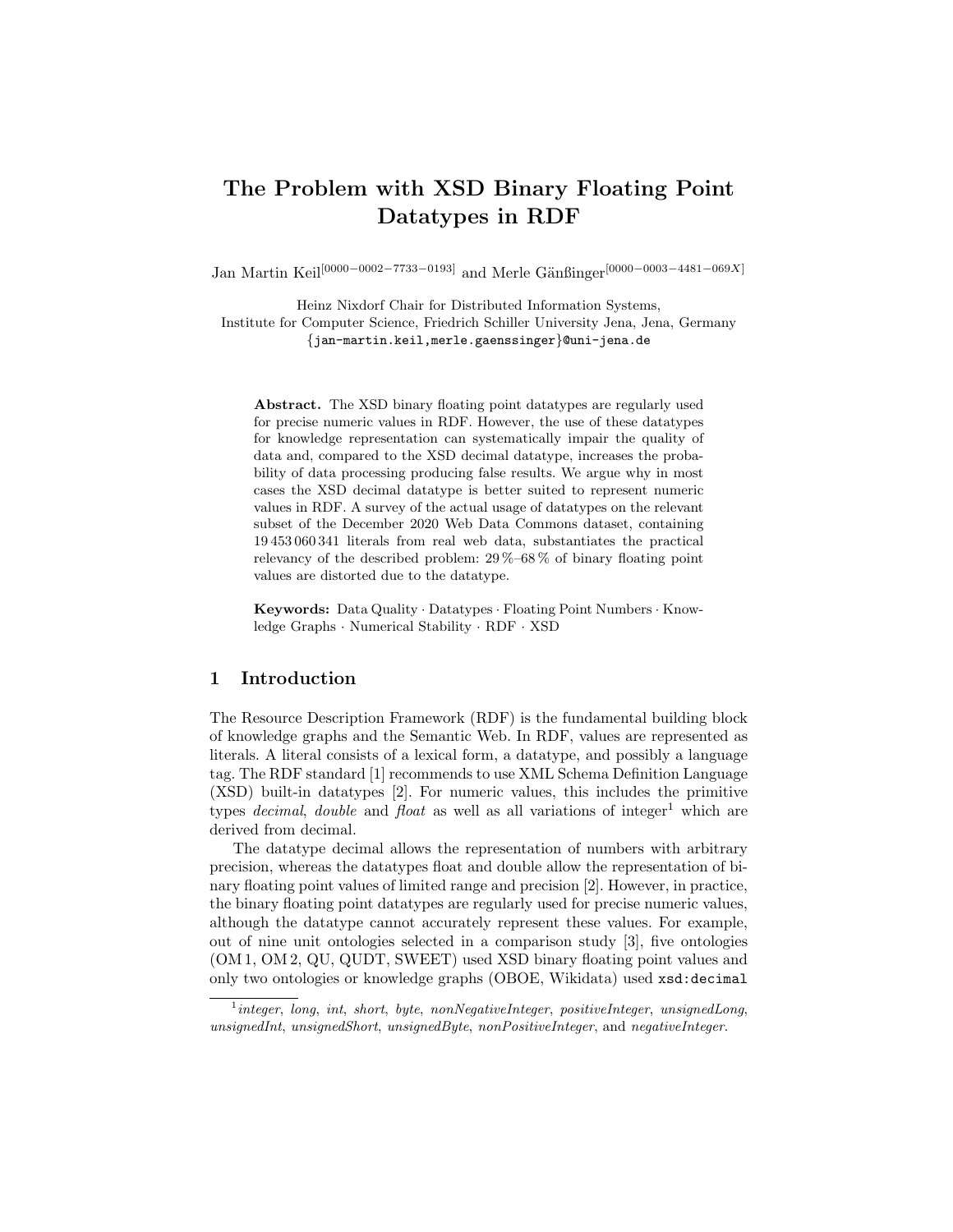values for unit conversion factors. Even a popular ontology guideline [\[4\]](#page-15-3) and a World Wide Web Consortium (W3C) working group note [\[5\]](#page-15-4) use binary floating point datatypes for precise numeric values in examples.

In general, binary floating point numbers are meant to approximate decimal values in a fixed length binary representation to limit memory consumption and increase computation speed. In RDF, however, binary floating point numbers are defined to represent the exact value of the binary representation: Binary floating point values do not approximate typed decimals, as in programming languages, but typed decimals are abbreviations for exact binary floating point values. This causes ambiguity about the intended meaning of numeric values. We show that 29 %–68 % of the floating point values in real web data are distorted due to the datatype. With regard to the growing use of RDF for the representation of data, including research data, this ambiguity is concerning.

Further, the use of binary floating point datatypes for precise numeric values regularly causes rounding errors in the values actually represented, compared to typed values provided as decimals. Subsequently, error accumulation may significantly falsify the result of processing these values. Disasters, such as the Patriot Missile Failure [\[6\]](#page-15-5), which resulted in 28 deaths, illustrate the potential impact of accumulated errors in real world applications. The increasing relevance of knowledge graphs for real-world applications calls for general awareness of these issues in the Semantic Web community.

In this paper, we discuss advantages and disadvantages of different numeric datatypes. We demonstrate the practical relevance of the outlined problem with a survey of the actual usage of datatypes on the relevant subset of the December 2020 Web Data Commons dataset, containing 19 453 060 341 literals from real web data. We aim to raise awareness of the implications of datatype selection in RDF and to enable a more informed choice in the future. This work is structured as follows: In [Section 2,](#page-1-0) we give an overview of relevant standards and related work, followed by a comparison of the properties of the binary floating point and decimal datatypes in [Section 3.](#page-4-0) In [Section 4,](#page-6-0) we discuss the implications of the datatype properties in different use cases. An approach for automatic problem detection is outlined in [Section 5.](#page-8-0) In [Section 6,](#page-8-1) we present a survey on the use of datatypes in the World Wide Web that demonstrates the practical relevance of the outlined problem. Finally, we indicate approaches for the general mitigation of the problem in [Section 7.](#page-13-0)

## <span id="page-1-0"></span>2 Background

Each datatype in RDF consists of a lexical space, a value space, and a lexicalto-value mapping. This is compatible with datatypes in XSD [\[1\]](#page-15-0).

Value space: the set of values for a datatype [\[1](#page-15-0)[,2\]](#page-15-1).

Lexical space: the prescribed set of strings, which the lexical mapping for a datatype maps to values of that datatype. The members of the lexical space are lexical representations (lexical forms) of the values to which they are mapped [\[1,](#page-15-0)[2\]](#page-15-1).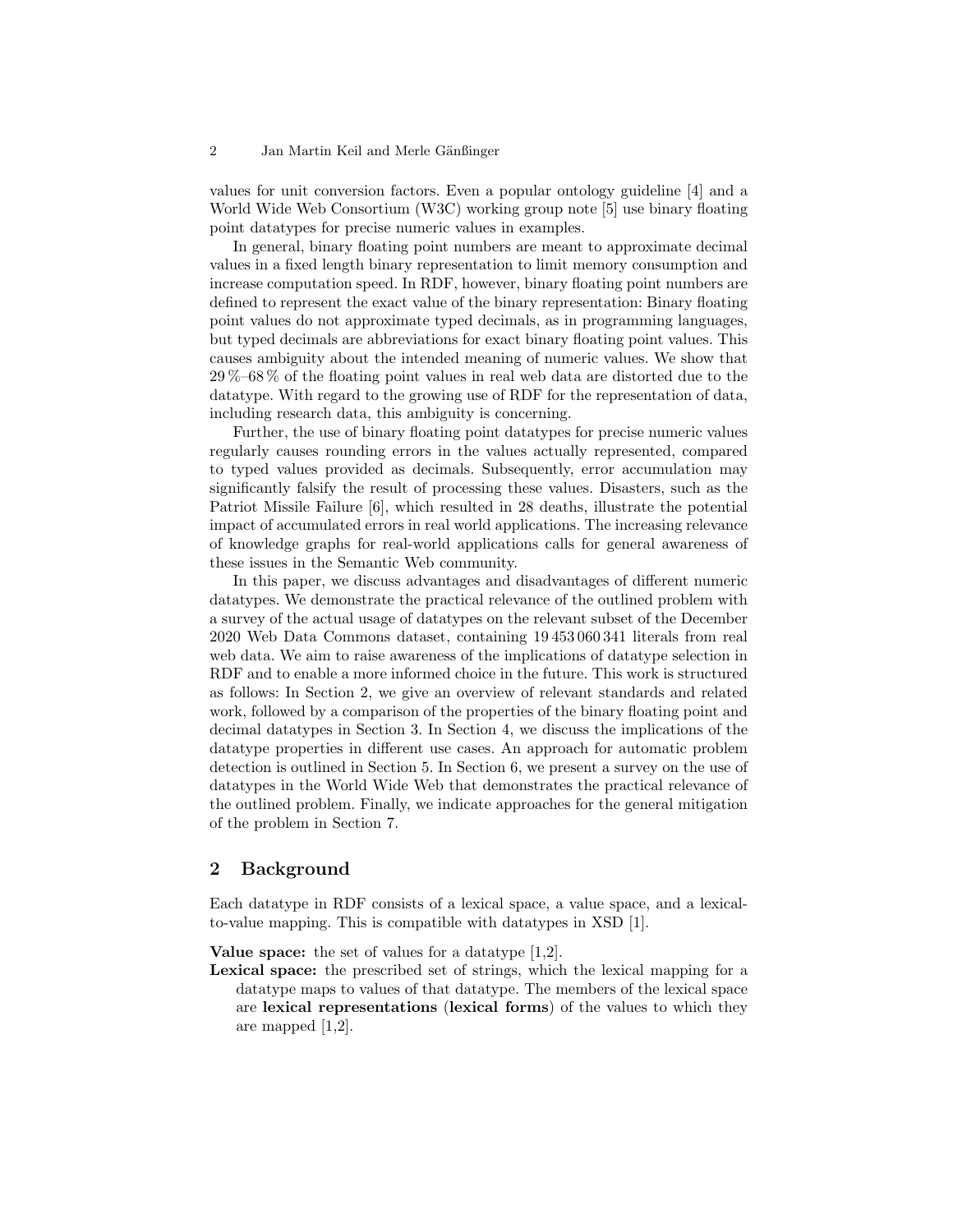Lexical mapping (lexical-to-value mapping): a prescribed relation which maps from the lexical space of a datatype into its value space [\[1](#page-15-0)[,2\]](#page-15-1).

RDF reuses the XSD datatypes with only a few exceptions and additions of non-numeric datatypes [\[1\]](#page-15-0). For non-integer numbers, XSD provides the datatypes decimal, float and double. The XSD datatype decimal (xsd:decimal) represents a subset of the real numbers [\[2\]](#page-15-1).

- Value space of xsd:decimal: the set of numbers that can be obtained by dividing an integer by a non-negative power of ten:  $\frac{i}{10^n}$  with  $i \in \mathbb{Z}, n \in \mathbb{N}_0$ , precision is not reflected [\[2\]](#page-15-1).
- Lexical space of xsd:decimal: the set of all decimal numbers with or without a decimal point [\[2\]](#page-15-1).
- **Lexical mapping of xsd:decimal:** set i according to the decimal digits of the lexical representation and the leading sign, and set  $n$  according to the position of the period or 0, if the period is omitted. If the sign is omitted,"+" is assumed [\[2\]](#page-15-1).

The XSD datatype **float** (xsd:float) is aligned with the IEEE 32-bit binary floating point datatype  $[7]^2$  $[7]^2$  $[7]^2$ , the XSD datatype **double** (xsd:double) is aligned to the IEEE 64-bit binary floating point datatype [\[7\]](#page-15-6). Both represent subsets of the rational numbers. They only differ in their three defining constants [\[2\]](#page-15-1).

- Value space of xsd:float (xsd:double): the set of the special values positiveZero, negativeZero, positiveInfinity, negativeInfinity, and notANumber and the numbers that can be obtained by multiplying an integer  $m$  whose absolute value is less than  $2^{24}$  (double:  $2^{53}$ ) with a power of two whose exponent e is an integer between  $-149$  (double:  $-1074$ ) and 104 (double: 971):  $m \cdot 2^e$  [\[2\]](#page-15-1).
- Lexical space of xsd:float (xsd:double): the set of all decimal numbers with or without a decimal point, numbers in exponential notation, and the literals INF, +INF, -INF, and NaN [\[2\]](#page-15-1).
- Lexical mapping of xsd:float (xsd:double): set either the according numeric value (including rounding, if necessary), or the according special value. An implementation might choose between different rounding variants that satisfy the requirements of the IEEE specification.

Numbers with a fractional part of infinite length, like the rational number Numbers with a fractional part of infinite length, like the rational number  $\sqrt{2} = 1.4142...$ , are not in the value space of xsd:float or xsd:double, as a number of finite length multiplied or divided by two is always a number of finite length again. Consequently, a finite decimal with sufficient precision can exactly represent every possible numeric value or lexical representation of an xsd:float or xsd:double, except of the special values positiveInfinity, negativeInfinity, and notANumber. In contrast, a finite binary floating point value can not exactly represent every possible decimal value.

 $^{2}$ As the XSD recommendation refers to IEEE 754-2008 version of the standard, we do not refer to the subsequent IEEE 754-2019 version.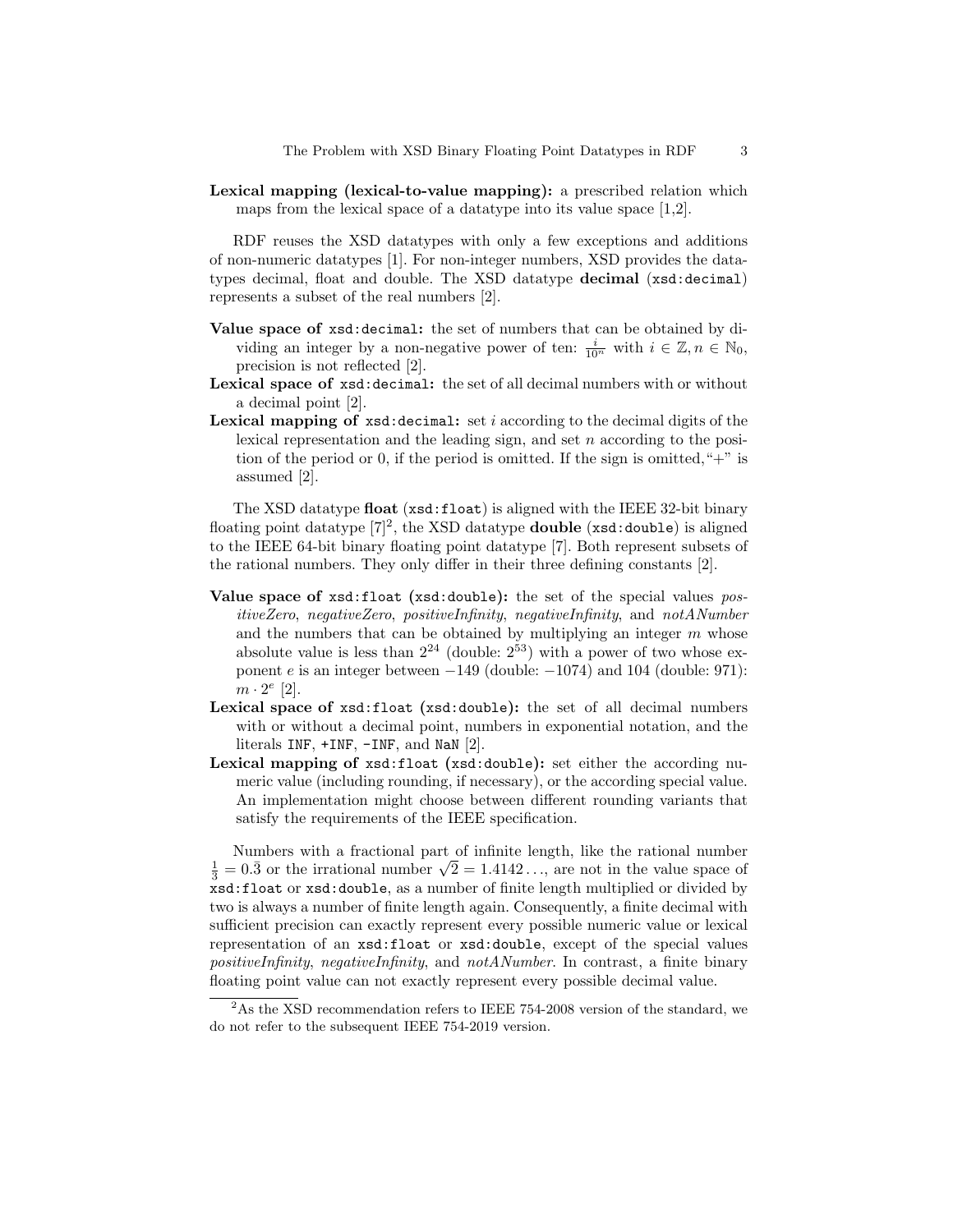Some serialization or query languages for RDF provide a shorthand syntax for numeric literals without explicit datatype specification. In Turtle, TriG and SPARQL a number without fraction is an xsd:integer, a number with fraction is an xsd:decimal, and a number in exponential notation is an xsd:double [\[8,](#page-15-7)[9](#page-15-8)[,10\]](#page-15-9). In JSON-LD a number without fractions is an xsd:integer and a number with fraction is an  $xsd:double$ , to align with the common interpretation of numbers in JSON [\[11\]](#page-15-10). However, this is not necessary to comply with the JSON specifications [\[12,](#page-15-11)[13\]](#page-15-12). The serialization languages RDF/XML, N-Triples, N-Quads, and RDFa do not provide a shorthand syntax for numeric literals [\[14](#page-15-13)[,15](#page-15-14)[,16,](#page-15-15)[17\]](#page-16-0). Other languages for machine-readable annotation of HTML, which are regularly mapped to RDF, i.e. Microformats<sup>[3](#page-0-0)</sup>, and Microdata<sup>[4](#page-0-0)</sup>, do not incorporate explicit datatypes.

In addition to the core XSD datatypes, a W3C working group note introduces the precisionDecimal datatype [\[18\]](#page-16-1). It is aligned to the IEEE decimal floating-point datatypes [\[7\]](#page-15-6) and represents a subset of real numbers. It retains precision and permits the special values *positiveZero*, negativeZero, positiveInfinity, negativeInfinity, and notANumber. Further, it supports exponential notation. The precision and exponent values of the precisionDecimal datatype are unbounded, but can be restricted in derived datatypes to comply with an actual IEEE decimal floating-point datatype. However, even though the RDF standard permits the use of precisionDecimal, it does not demand its support in compliant implementations [\[1\]](#page-15-0). Therefore, RDF frameworks can not be expected to support precisionDecimal.

Another W3C working group note addresses the selection of proper numeric datatypes [\[5\]](#page-15-4). It identified three relevant use cases of numeric values: count, measurement, and constant. According to the note, the appropriate datatypes are (derived datatypes of) xsd:integer for counts, xsd:float or xsd:double for measurements, and xsd:decimal for constants.

The common vocabulary schema.org<sup>[5](#page-0-0)</sup> defines the alternative numeric datatypes schema:Integer and schema:Float and their super datatype schema:Number. A usage note restricts the lexical space of schema:Number to the digits 0 to 9 and at most one full stop. No further restrictions of the lexical or value space are made. schema:Number is directly in the range of 91 properties and schema:Integer is directly in the range of 47 properties. schema:Float is not directly in the range of any property.

The digital representation or computation of numerical values can cause numerical problems: An overflow error occurs, if a represented value exceeds the maximum positive or negative value in the value space of a datatype [\[19\]](#page-16-2). An underflow error occurs, if a represented value is smaller than the minimum positive or negative value different from zero in the value space of a datatype [\[19\]](#page-16-2). A rounding error occurs, if a represented value is not in the value space of a datatype. It is then represented by a nearby value in the value space that is de-

 ${}^{3}$ <https://microformats.org>

 $^4$ <https://html.spec.whatwg.org/multipage/microdata.html>

<sup>5</sup> <http://schema.org>, current version 13.0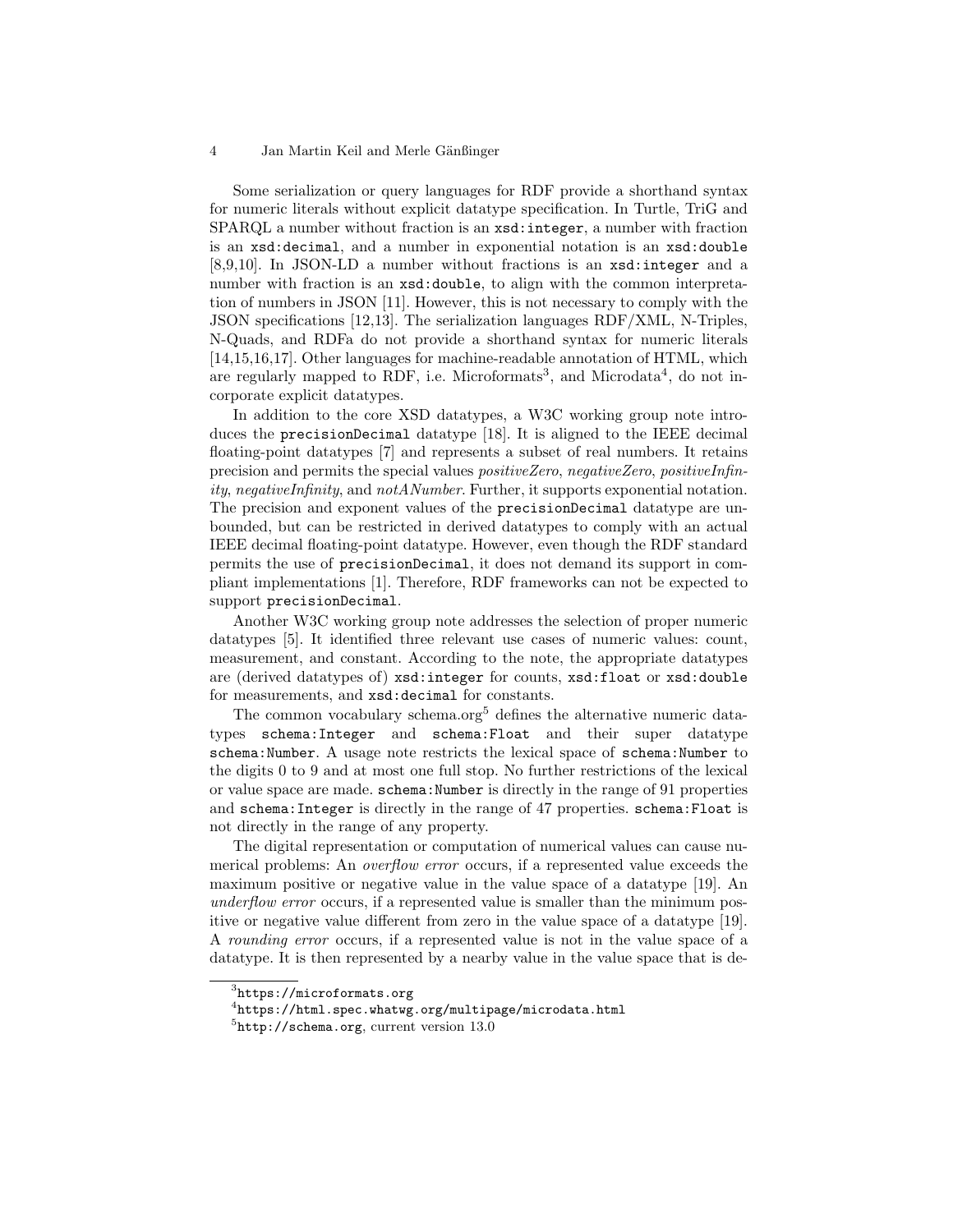

<span id="page-4-1"></span>\* Except for calculations with (intermediate) results with a fractional part of infinite length

Fig. 1. Possible processing paths of numeric literals depending on their datatype.

termined by a rounding scheme [\[19\]](#page-16-2). A cancellation is caused by the subtraction of nearly equal values and eliminates leading accurate digits. This will expose errors in the input values of the subtraction [\[19\]](#page-16-2). Error accumulation is the insidious growth of errors due to the use of a numerically instable sequence of operations [\[19\]](#page-16-2).

# <span id="page-4-0"></span>3 Properties of Binary Floating Point and Decimal Datatypes in RDF

Binary floating point and decimal datatypes in the context of RDF have individual properties, which make them more or less suitable for specific use cases:

xsd:float and xsd:double permit the use of positive and negative infinite values. xsd:decimal supports neither positive nor negative infinite values.

xsd:float and xsd:double permit the exponential notation. Especially in the case of numbers with many leading or trailing zeros, this is more convenient and less error-prone to read or write for humans. xsd:decimal does not permit the exponential notation. There is no actual reason for this limitation. For example, Wikibase<sup>[6](#page-0-0)</sup> also accepts exponential notation for  $\texttt{xsd:decimal}$ .<sup>[7](#page-0-0)</sup> The XML Schema Working Group decided against allowing exponential notation for xsd:decimal, as the requirement to have a decimal datatype permitting exponential notation was already met by precisionDecimal [\[20\]](#page-16-3), which, however, has been dropped in the later process of the XSD standardization [\[21\]](#page-16-4). To our knowledge, this has not been considered during the RDF standardization.

[Figure 1](#page-4-1) presents the possible processing paths of numeric literals depending on their datatype. It shows that only decimal lexical representations can be

 $^6$ <https://wikiba.se/>,  $\operatorname{SPARQL}$  endpoint example: <code><https://query.wikidata.org></code>  ${}^{7}$ Example: SELECT [\("1e-9"^^<http://www.w3.org/2001/XMLSchema](https://query.wikidata.org/#SELECT%20%28%221e-9%22%5E%5E%3Chttp://www.w3.org/2001/XMLSchema%23decimal%3E%20AS%20%3Fd%29%20WHERE%20%7B%7D)#decimal> AS ?d) WHERE {}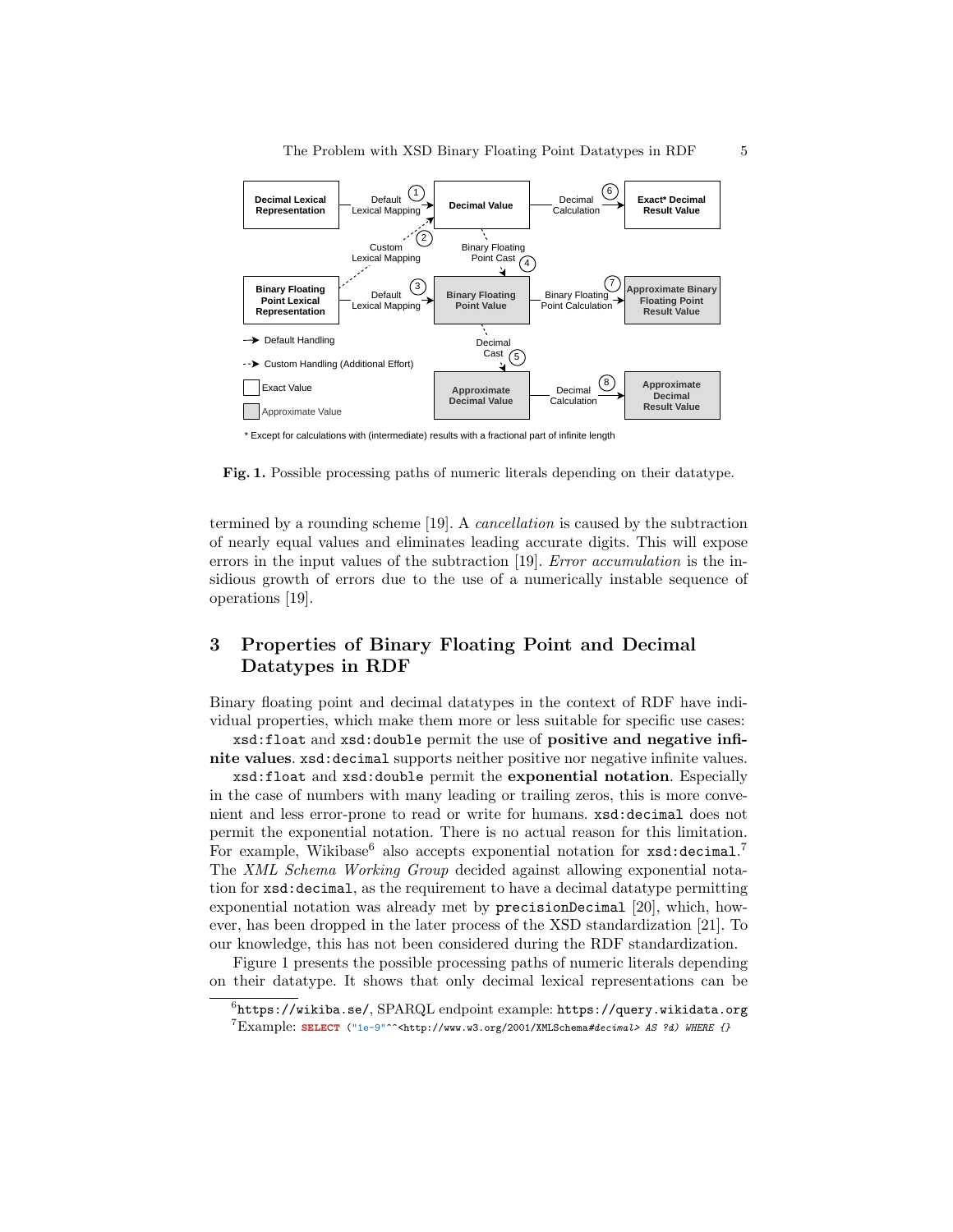used to produce exact result without custom operations.  $\mathbb{D}$  to  $\mathbb{S}$  denote the mapping operations, cast operations, and calculation operations on values of different datatypes and will be used as references in the following explanations.

The value spaces of xsd:float and xsd:double only provide partial coverage of the lexical space. Therefore, the lexical mapping  $(3)$  might require rounding to a possible binary representation and the actual value might slightly differ from the lexical representation. For example, xsd:float has no exact binary representation of 0.1 and actually maps it to a slightly higher binary representation of  $0.1000000014...$ , if using the default *roundTiesToEven* rounding scheme [\[7\]](#page-15-6). Depending on the used RDF framework, it might be possible to preserve the exact value of the lexical representation by implementing a custom mapping to decimal  $(\mathcal{Q})$ . However, this causes additional development effort and introduces non standard compliant behavior. The value space of xsd:decimal covers all values in the lexical space. Therefore, the lexical mapping  $(1)$  always provides the exact numeric value described in the lexical representation without any rounding. All three datatypes, xsd:float, xsd:double, and xsd:decimal, do not cover the precision reflected by the lexical representation. For example, literals with the lexical representations 0.5 and 0.50 are considered equal although their lexical representations reflect different precision. The only discussed datatype that preserves the reflected precision is precisionDecimal.

The accuracy of calculations based on xsd:float or xsd:double literals  $(\mathcal{D})$  is limited, as a properly implemented RDF framework will use binary floating point arithmetic by default. For example, this happens during the execution of SPARQL queries that include arithmetic functions or aggregations. Therefore, the calculations might be affected by various numeric problems, i.e. underflow errors, overflow errors, rounding errors, cancellation, and error accumulation. Calculations based on  $xsd:decimal$  literals  $(6)$  will by default use a decimal arithmetic with arbitrary precision. Thus, they might only be affected by rounding errors in case of (intermediate) results with a fractional part of infinite length, as well as accumulations of these rounding errors. This different behavior is demonstrated in [Figure 2.](#page-6-1) Depending on the used RDF framework, it might be possible to cast between the datatypes  $(\mathcal{A})$  and  $\mathcal{B}$ ). However, a value cast from binary floating point to decimal  $(\mathbb{G})$  is still affected by the rounding error of the floating point value caused by the lexical mapping. Subsequent calculations  $(\circledS)$  will still result in approximate results only. In contrast, the results of calculations based on a value cast from decimal to floating point  $(\mathcal{A})$  and based on an initial floating point value  $(3)$  do not differ, if the same rounding method is used. The SPARQL query in [Figure 2](#page-6-1) and the according result provided by Wikibase $^6$  $^6$  demonstrate differing numerical problems of the datatypes. Other SPARQL endpoints, i.e. Virtuoso [8](#page-0-0).3<sup>8</sup> and Apache Fuseki 5.16.0<sup>[9](#page-0-0)</sup>, provide similar results.

 ${}^{8}$ <https://virtuoso.openlinksw.com/>

 $^9$ <https://jena.apache.org/>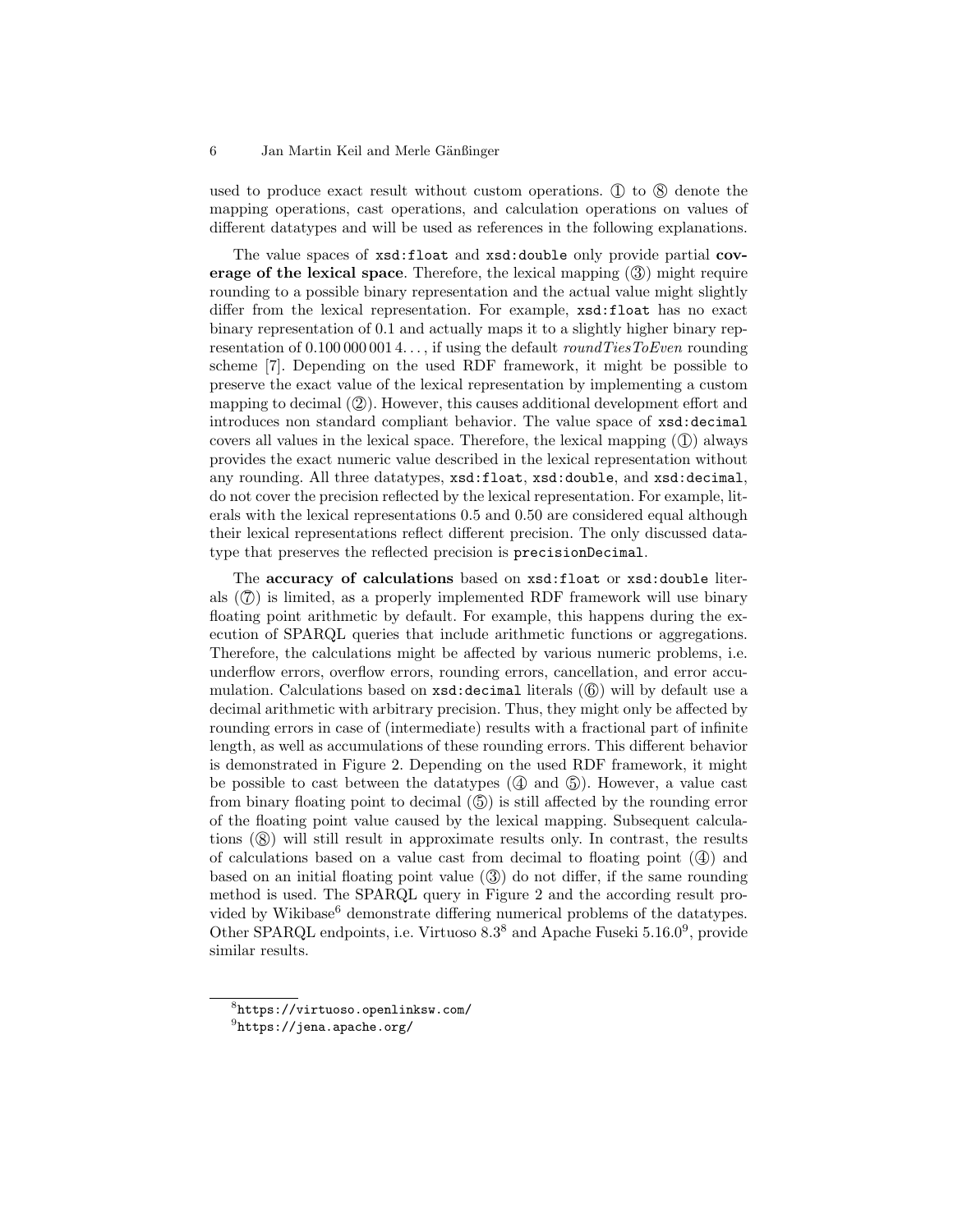```
PREFIX xsd : < http :// www . w3 . org /2001/ XMLSchema # >
SELECT ? datatype
  ( xsd : decimal (STRDT(" 0.1 ", ? datatype )) AS ? rounded )
  ( xsd : decimal (STRDT("1", ? datatype ) / STRDT("3", ? datatype )) AS
     ? roundedInfinit )
  ( xsd : decimal (STRDT(" 1.0000001 ", ? datatype ) - STRDT(" 1.0000000 ",
     ? datatype )) AS ? cancellation )
  (STRDT(" 1000000000000000000000000000000000000000 ", ? datatype ) * STRDT("1",
     ? datatype ) AS ? overflow )
  (STRDT(" 0.0000000000000000000000000000000000000000000001 ", ? datatype ) *
STRDT("1", ? datatype ) AS ? underflow )
WHERE {VALUES ? datatype { xsd : float xsd : decimal }}
    datatype xsd:float xsd:decimal
    rounded 0.10000000149011612 0.1
    roundedInfinit 0.3333333432674408 0.33333333333333333333
    cancellation 0.00000011920928955078125 0.0000001
    overflow Infinity 1000000000000000000000000000000000000000
```
<span id="page-6-1"></span>Fig. 2. Top: A SPARQL query that demonstrates differing numerical problems of the datatypes xsd:float and xsd:decimal. Bottom: The corresponding query output (transformed), as on [http://query.wikidata.org](https://query.wikidata.org/#PREFIX%20xsd%3A%20%3Chttp://www.w3.org/2001/XMLSchema%23%3E%0ASELECT%20%3Fdatatype%0A%20%20%28xsd%3Adecimal%28STRDT%28%220.1%22%2C%20%3Fdatatype%29%29%20AS%20%3Frounded%29%0A%20%20%28xsd%3Adecimal%28STRDT%28%221%22%2C%20%3Fdatatype%29%20%2F%20STRDT%28%223%22%2C%20%3Fdatatype%29%29%20AS%20%3FroundedInfinit%29%0A%20%20%28xsd%3Adecimal%28STRDT%28%221.0000001%22%2C%20%3Fdatatype%29%20-%20STRDT%28%221.0000000%22%2C%20%3Fdatatype%29%29%20AS%20%3Fcancellation%29%0A%20%20%28STRDT%28%221000000000000000000000000000000000000000%22%2C%20%3Fdatatype%29%20%2a%20STRDT%28%221%22%2C%20%3Fdatatype%29%20AS%20%3Foverflow%29%0A%20%20%28STRDT%28%220.0000000000000000000000000000000000000000000001%22%2C%20%3Fdatatype%29%20%2a%20STRDT%28%221%22%2C%20%3Fdatatype%29%20AS%20%3Funderflow%29%0D%0AWHERE%20%7BVALUES%20%3Fdatatype%20%7Bxsd%3Afloat%20xsd%3Adecimal%7D%7D).

underflow 0.0 0.0000000000000000000000000000000000000000000001

# <span id="page-6-0"></span>4 Implications for the Selection of Numeric Datatypes

The traditional use case of RDF is knowledge representation. The XSD floating point datatypes provide two advantages for knowledge representation compared to xsd:decimal: Firstly, the permitted representation of positive and negative infinite might be needed in some cases. Secondly, the exponential notation eases the representation of very large and very small values and reduces the risk of typing errors due to missing or additional zeros. This would not be an issue in case of proper user interface support. But popular tools, like WebProtégé<sup>[10](#page-0-0)</sup> and Protégé Desktop<sup>[10](#page-0-0)</sup>, do not help the user here. Further, projects that manipulate their RDF documents under version control using SPARQL UPDATE queries, custom generation scripts and manual edits do not have such a user interface at all.

However, in most cases, knowledge concerned with numbers deals with exact decimal numbers or intervals of decimal values. Intervals are typically described with two exact decimal numbers, either with a minimum value and a maximum value (e.g.  $[0.05, 0.15]$ ) or a value and a measurement uncertainty (e.g.  $0.1 \pm 0.05$ ) [\[22\]](#page-16-5). The binary floating point datatypes do not allow the accurate representation of exactly known or defined numbers in many cases. In addition, they entail the risk to fool data curators into believing that they stated the exact number, as the lexical representation on first sight appears to be exact. This becomes even more critical, if xsd:double was used unintentionally due to a shorthand syntax in Turtle, TriG, SPARQL, or JSON-LD. This way, the use of binary floating point datatypes produces ambiguity in the data: The intended meaning could be either the actually represented number in the value space or the verbatim interpretation

 $10$ <https://protege.stanford.edu/>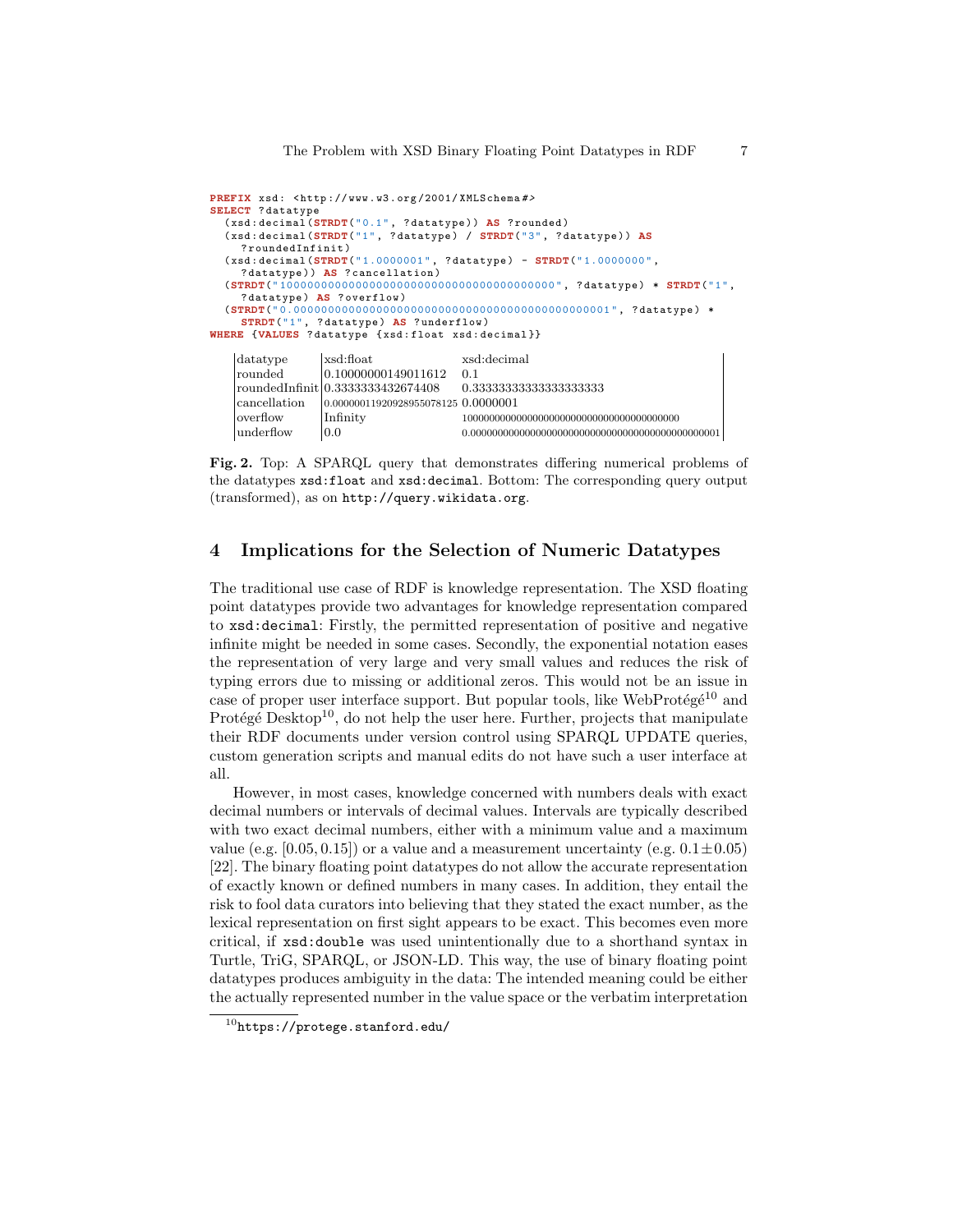of the lexical representation. This ambiguity counteracts the basic ideas behind the Semantic Web and Linked Open Data to ease understanding and reuse of data. Therefore, binary floating point datatypes are not suitable to fulfill the requirements for knowledge representation.

In consequence, the knowledge cannot be used for exact calculations without programming overhead. The possible small rounding errors of binary floating point input values might accumulate to significant errors in calculation results. Disasters, as the Patriot Missile Failure [\[6\]](#page-15-5), illustrate the potential impact of accumulated errors in real world applications.

This contradicts a W3C working group note [\[5\]](#page-15-4), stating that binary floating point datatypes are appropriate for measurements. It provided the following example representation of a measurement in the interval of 73.0 to 73.2:

```
_:w eg:value "73.1"^^xsd:float .
_:w eg:errorRange "0.1"^^xsd:float .
```
However, if using the default *roundTiesToEven* rounding scheme [\[7\]](#page-15-6), this example actually represents a measurement in the interval 72.999 998 472 6. . . to 73.1999984756..., as 73.1 and 0.1 are not in the value space of  $xsd:float.^{11}$  $xsd:float.^{11}$  $xsd:float.^{11}$ In consequence, the actual represented error interval does not cover the points between 73.199 998 475 6. . . and 73.2. A common solution for this problem is the use of different rounding schemes for the calculation of the upper and lower bound of the interval (outward rounding) [\[23\]](#page-16-6). Unfortunately, this is not provided in current RDF frameworks and causes additional programming effort. The example shows that also in case of measurements binary floating point datatypes have clear disadvantages compared to xsd:decimal.

Further, the use of binary floating point values in RDF restricts the selection of the used arithmetic for calculations, as it causes an implementation overhead for the application of decimal arithmetic with arbitrary precision. It must be mentioned that calculations using decimal arithmetic with arbitrary precision probably are significantly slower, compared to calculations using binary floating point arithmetic with limited precision. Hence, floating point calculations are better suited for many use cases. However, in certain cases they are not. Therefore, the selection of an arithmetic must be up to the application, not to the input data, as applications might widely vary regarding the required accuracy and the numerical conditioning of the underlying problem.

The same problem arises in use cases that involve the comparison of values, like instance-based ontology matching or ontology based data validation, because comparison values become blurred due to rounding. For example, if using the default  $roundTiesToEven$  rounding scheme, an upper bound of "0.1"^^xsd:float in a constraint still permits a value of 0.100000001. Thus, the use of binary floating point datatypes for knowledge representation can systematically impair the quality of data and increases the probability of false results of data processing.

 $11$ Lexical mappings (*roundTiesToEven* rounding scheme):  $73.1 \rightarrow 73.099\,998\,474\,1...$  and  $0.1 \rightarrow 0.100\,000\,001\,4...$ , Interval calculations:  $73.099\,998\,474\,1\ldots \pm 0.100\,000\,001\,4\ldots$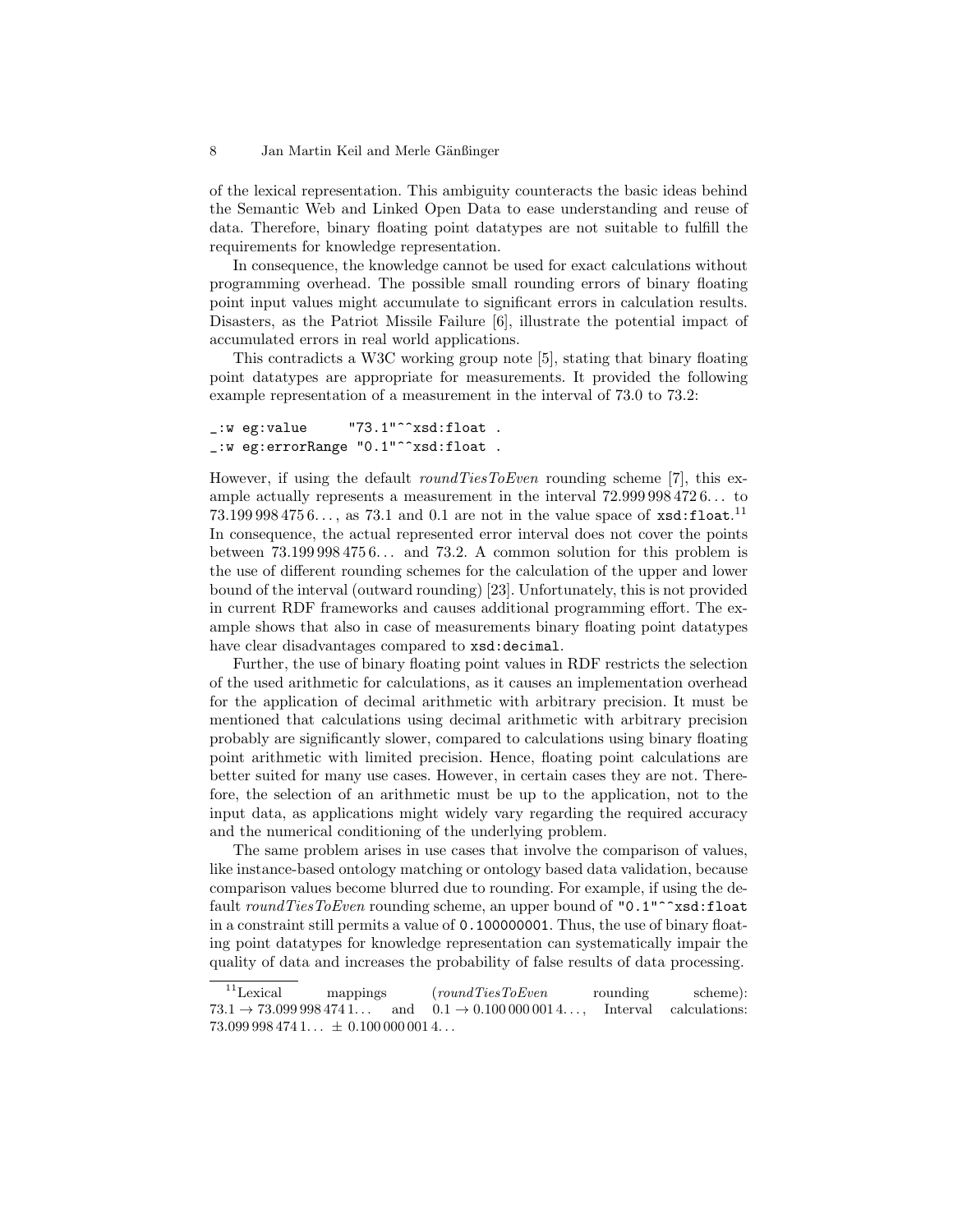In other use cases, RDF might be used for the exchange of initially binary floating point values, as computational results or the output of analog-to-digital converters. If the data to exchange are binary floating point values, the original value can only contain values with an exact binary representation and corruption of data with rounding is impossible. Thus, the use of floating point datatypes for the exchange of computational results is reasonable.

## <span id="page-8-0"></span>5 Automatic Distortion Detection

The automatic detection of quality issues is key to an effective quality assurance. Therefore, RDF editors, like Protégé<sup>[10](#page-0-0)</sup>, or evaluation tools, like the OntOlogy Pitfall Scanner! [\[24\]](#page-16-7), would ideally warn data curators, if the use of binary floating point datatypes would distort numeric values.

A simple test can be implemented by comparing the results of the default mapping to a binary floating point value  $(3)$  in [Figure 1\)](#page-4-1) followed by a cast to decimal  $(\mathbb{S})$  in [Figure 1\)](#page-4-1) and a custom mapping to a decimal value  $(\mathbb{S})$  in [Figure 1\)](#page-4-1). The SPARQL query in [Figure 3](#page-8-2) demonstrates the approach.

```
PREFIX xsd: <http://www.w3.org/2001/XMLSchema#>
SELECT
  ( xsd : decimal (? xsdFloatValue ) AS ? xsdFloatSemantic )
  (? xsdDecimalValue AS ? xsdDecimalSemantic )
  ( xsd : decimal (? xsdFloatValue ) != ? xsdDecimalValue AS ? distorted )
WHERE {
  VALUES ? lexical {"1" "0.1" "0.5"}
 BIND(STRDT(? lexical , xsd : float ) AS ? xsdFloatValue )
 BIND(STRDT(? lexical , xsd : decimal ) AS ? xsdDecimalValue )
}
                 xsdFloatSemantic xsdDecimalSemantic distorted
                 0.5 false
                 0.10000000149011612  0.1    true
```
<span id="page-8-2"></span>Fig. 3. Top: A SPARQL query that demonstrates an approach to detect number distortion. Bottom: The corresponding query output, as on [http://query.wikidata.org](https://query.wikidata.org/#PREFIX%20xsd%3A%20%3Chttp://www.w3.org/2001/XMLSchema%23%3E%0ASELECT%0A%20%20%28xsd%3Adecimal%28%3FxsdFloatValue%29%20AS%20%3FxsdFloatSemantic%29%0A%20%20%28%3FxsdDecimalValue%20AS%20%3FxsdDecimalSemantic%29%0A%20%20%28xsd%3Adecimal%28%3FxsdFloatValue%29%20%21%3D%20%3FxsdDecimalValue%20AS%20%3Fdistorted%29%0AWHERE%20%7B%0A%20%20VALUES%20%3Flexical%20%7B%221%22%20%220.1%22%20%220.5%22%7D%0A%20%20BIND%28STRDT%28%3Flexical%2C%20xsd%3Afloat%29%20AS%20%3FxsdFloatValue%29%0A%20%20BIND%28STRDT%28%3Flexical%2C%20xsd%3Adecimal%29%20AS%20%3FxsdDecimalValue%29%0A%7D).

 $1$  false

# <span id="page-8-1"></span>6 Datatype Usage Survey

To determine the practical relevancy of the described problem, we conducted a survey of the actual usage of datatypes. The survey is based on the Decem-ber 2020 edition<sup>[12](#page-0-0)</sup> of the Web Data Commons dataset [\[25\]](#page-16-8). The Web Data Commons dataset provides in several N-Quads files the embedded RDF data of 1.7e9 HTML documents extracted from all 3.4e9 HTML documents contained

 $12$ <http://webdatacommons.org/structureddata/#results-2020-1>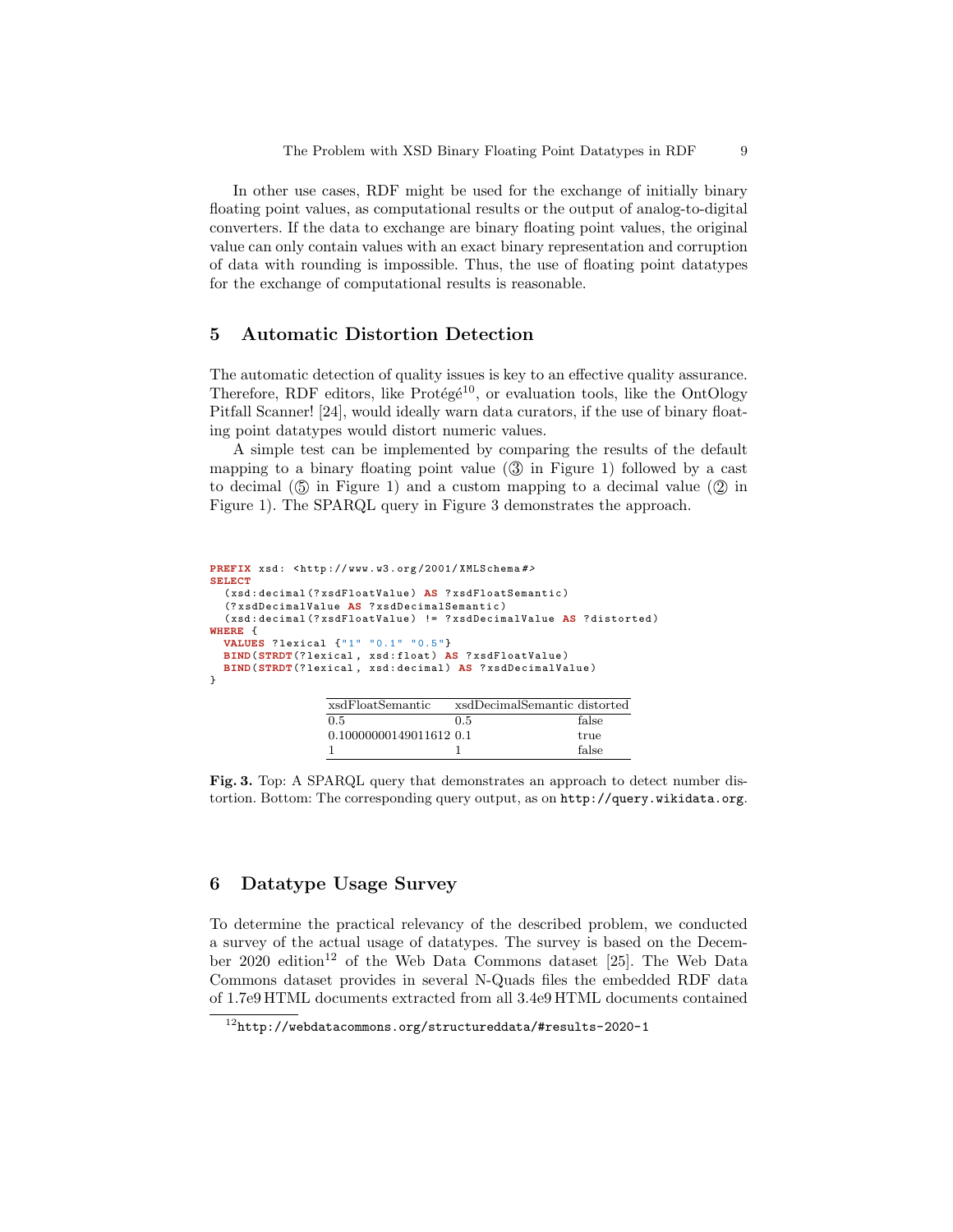in the September 2020 Common Crawl archive,[13](#page-0-0) a freely available web crawl archive. We selected it because of its large size, an expected large proportion of literals, the uniform access of the whole corpus, its heterogeneous original sources (15e6 domains), and a good reflection of RDF usage by a wide range of people. The December 2020 Web Data Commons dataset is divided into data extracted from embedded JSON-LD, RDFa, Microdata, and several Microformats. We only considered data from embedded JSON-LD (7.7e8 URLs, 3.2e10 triples) and RDFa (4.1e8 URLs, 5.9e9 triples), as Microdata and Microformats do not incorporate explicit datatypes.

We created a Java program based on Apache Jena<sup>[9](#page-0-0)</sup> to stream and analyze the relevant parts of the Web Data Commons dataset. The dataset replicates malformed IRIs or literals as they appeared in the original source. To avoid parsing failures of whole files due to single malformed statements, each line was parsed independently and failures were logged separately. Overall, about 4.5e7 failures occurred. The main reasons for failures were malformed IRIs and illegal character encodings. Transaction mechanisms were used to ensure the consistency of the resulting dataset in case of temporary failures of involved systems. Per source type, dataset file, property, and datatype we measured:

- <span id="page-9-2"></span>1. UnpreciseRepresentableInDouble: the number of lexicals that are in the lexical space but not in the value space of xsd:double.
- <span id="page-9-3"></span>2. UnpreciseRepresentableInFloat: the number of lexicals that are in the lexical space but not in the value space of xsd:float.
- <span id="page-9-0"></span>3. UsedAsDatatype: the total number of literals with the datatype.
- <span id="page-9-1"></span>4. UsedAsPropertyRange: the number of statements that specify the datatype as range of the property.
- <span id="page-9-4"></span>5. ValidDecimalNotation: the number of lexicals that represent a number with decimal notation and whose lexical representation is thereby in the lexical space of xsd:decimal, xsd:float, and xsd:double.
- <span id="page-9-5"></span>6. ValidExponentialNotation: the number of lexicals that represent a number with exponential notation and whose lexical representation is thereby in the lexical space of xsd:float, and xsd:double.
- <span id="page-9-6"></span>7. ValidInfOrNaNNotation: the number of lexicals that equals either INF, +INF, -INF or NaN and whose lexical representation is thereby in the lexical space of xsd:float, and xsd:double.
- <span id="page-9-7"></span>8. ValidIntegerNotation: the number of lexicals that represent an integer number and whose lexical representation is thereby in the lexical space of xsd:integer, xsd:decimal, xsd:float, and xsd:double.

Unfortunately, the lexical representation of xsd:double literals from embedded JSON-LD was normalized during the creation of the Web Data Commons dataset to always use exponential notation with one integer digit and up to 16 fractional digits.[14](#page-0-0) This is a legal transformation according to the definition of

 $13$ [https://commoncrawl.org/2020/10/september-2020-crawl-archive-now](https://commoncrawl.org/2020/10/september-2020-crawl-archive-now-available/)[available/](https://commoncrawl.org/2020/10/september-2020-crawl-archive-now-available/)

 $14$ [https://github.com/jsonld-java/jsonld-java/blob/v0.13.1/core/src/](https://github.com/jsonld-java/jsonld-java/blob/v0.13.1/core/src/main/java/com/github/jsonldjava/core/RDFDataset.java#L673) [main/java/com/github/jsonldjava/core/RDFDataset.java#L673](https://github.com/jsonld-java/jsonld-java/blob/v0.13.1/core/src/main/java/com/github/jsonldjava/core/RDFDataset.java#L673)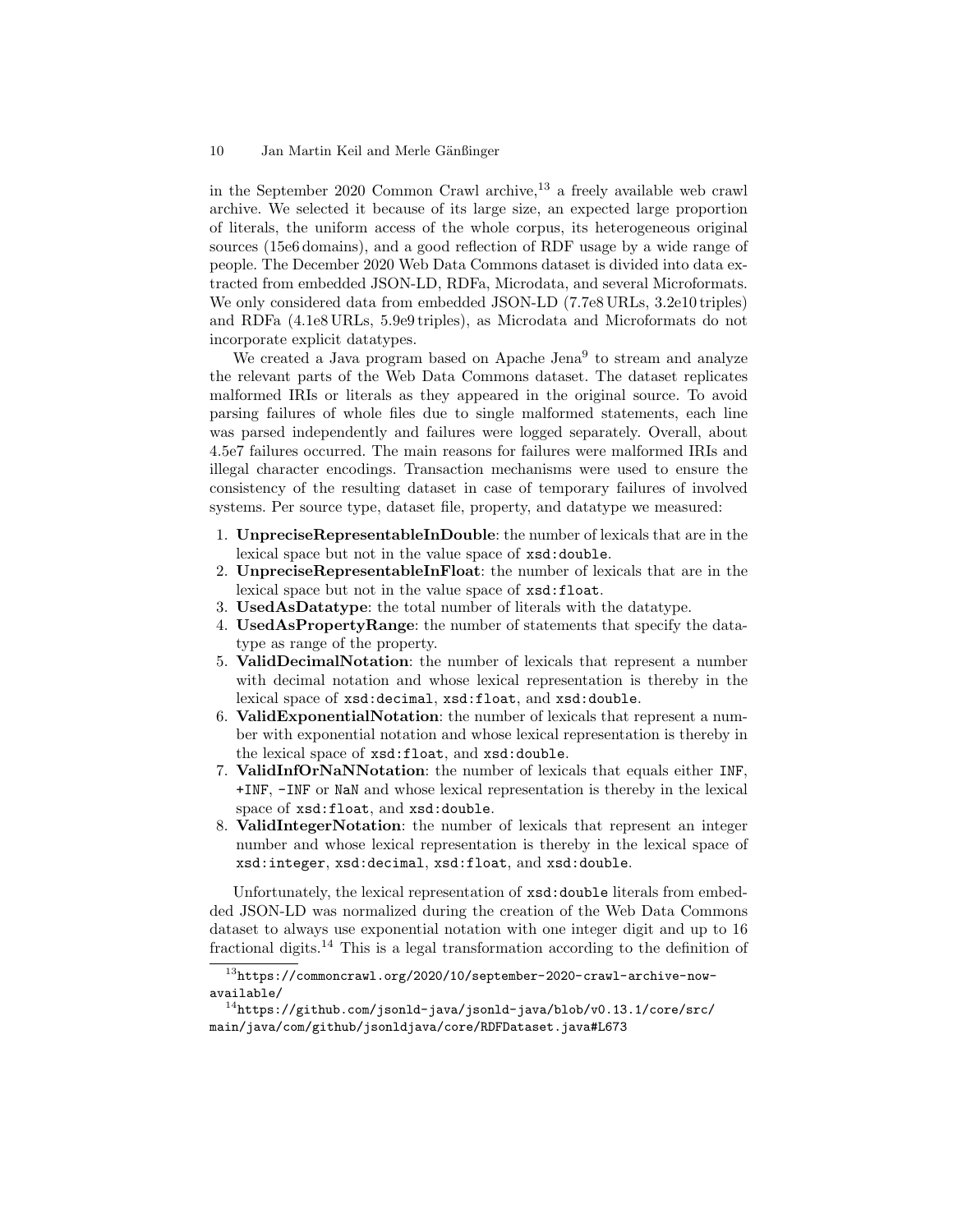<span id="page-10-0"></span>Table 1. The number of datatype occurrences in the Web Data Commons December 2020 dataset from RDFa and embedded JSON-LD sources (Measure [3\)](#page-9-0) in absolute numbers and relative to the total number of literals in the source type (Measure [3\)](#page-9-0). Only the top ten, as well as selected further datatypes are shown.

| $\rm RDFa$      |                     | Embedded JSON-LD |                      |  |  |
|-----------------|---------------------|------------------|----------------------|--|--|
| Datatype        | Occurrences (rel)   | Datatype         | Occurrences (rel)    |  |  |
| rdf:langString  | 3 179 161 585 (.68) | xsd:string       | 11 277 500 571 (.76) |  |  |
| xsd:string      | 1 305 371 136 (.28) | xsd: integer     | 2021243795 (.14)     |  |  |
| xsd:dateTime    | 102 987 223 (.02)   | schema:Date      | 1 313 408 439 (.09)  |  |  |
| rdf:XMLLiteral  | 62 337 177 (.01)    | xsd:double       | 101959406(.01)       |  |  |
| xsd:integer     | 21 547 053 (.00)    | xsd:boolean      | 26 144 338 (.00)     |  |  |
| xsd:float       | 1025753(.00)        | schema: DateTime | 25002464(.00)        |  |  |
| use:sku         | 729 858 (.00)       | rdf:langString   | 12 934 431 (.00)     |  |  |
| xsd:date        | 507454 (.00)        | xsd:float        | $90\,895(00)$        |  |  |
| xsd:boolean     | 348 334 (.00)       | xsd:dateTime     | $12\,260\,(.00)$     |  |  |
| schema:Date     | 246 995 (.00)       | rdf:HTML         | 5785 (.00)           |  |  |
| xsd:decimal     | 8288 (.00)          | xsd:decimal      | 1(.00)               |  |  |
| xsd:double      | 234 (.00)           | schema:Number    | (.00)<br>0           |  |  |
| schema:Number   | (.00)<br>0          | schema: Integer  | (.00)<br>0           |  |  |
| schema: Integer | (.00)<br>0          | schema:Float     | (.00)<br>0           |  |  |
| schema: Float   | (.00)<br>0          |                  |                      |  |  |

xsd:double, as the represented value is preserved. However, this limits the use of the according *Valid...* and *Unprecise...* measures. At the same time, this demonstrates that the use of xsd:float or xsd:double might easily cause the loss of information due to legal transformation, if information is only reflected in the lexical representation.

The resulting dataset consists of a CSV file containing the measurement results (5.4e7 lines, 0.6 GiB compressed, 11.0 GiB uncompressed). The analysis was conducted with Python scripts. The tool [\[26\]](#page-16-9), the resulting dataset [\[27\]](#page-16-10), and the analysis scripts [\[28\]](#page-16-11) are freely available for review and further use under permissive licenses.

For the analysis, we first applied some data cleaning: Some properties and datatypes were regularly denoted by IRIs in the http scheme as well as in the https scheme. To enable proper aggregation, the scheme of all IRIs in the dataset were unified to http. Further, the omission of namespace definitions in the source websites causes the occurrence of prefixed names instead of full IRIs. All prefixes in datatypes that occurred at least for one datatype more than 1000 times and all prefixes in properties that occurred at least for one property more than 1000 times have been replaced with the actual namespace, if we found a resource with a matching local name and matching default vocabulary prefix during a web search or in other used properties or datatypes. Rarer prefixes have not been replaced because of the high effort, the susceptibility to errors caused by ambiguity, and the lack of significance for the results. Further, we did not clean other kinds of typos like missing or duplicated # or / after the namespace, as these errors could also not easily be fixed by applications with, e.g., a maintained list of widely used prefixes.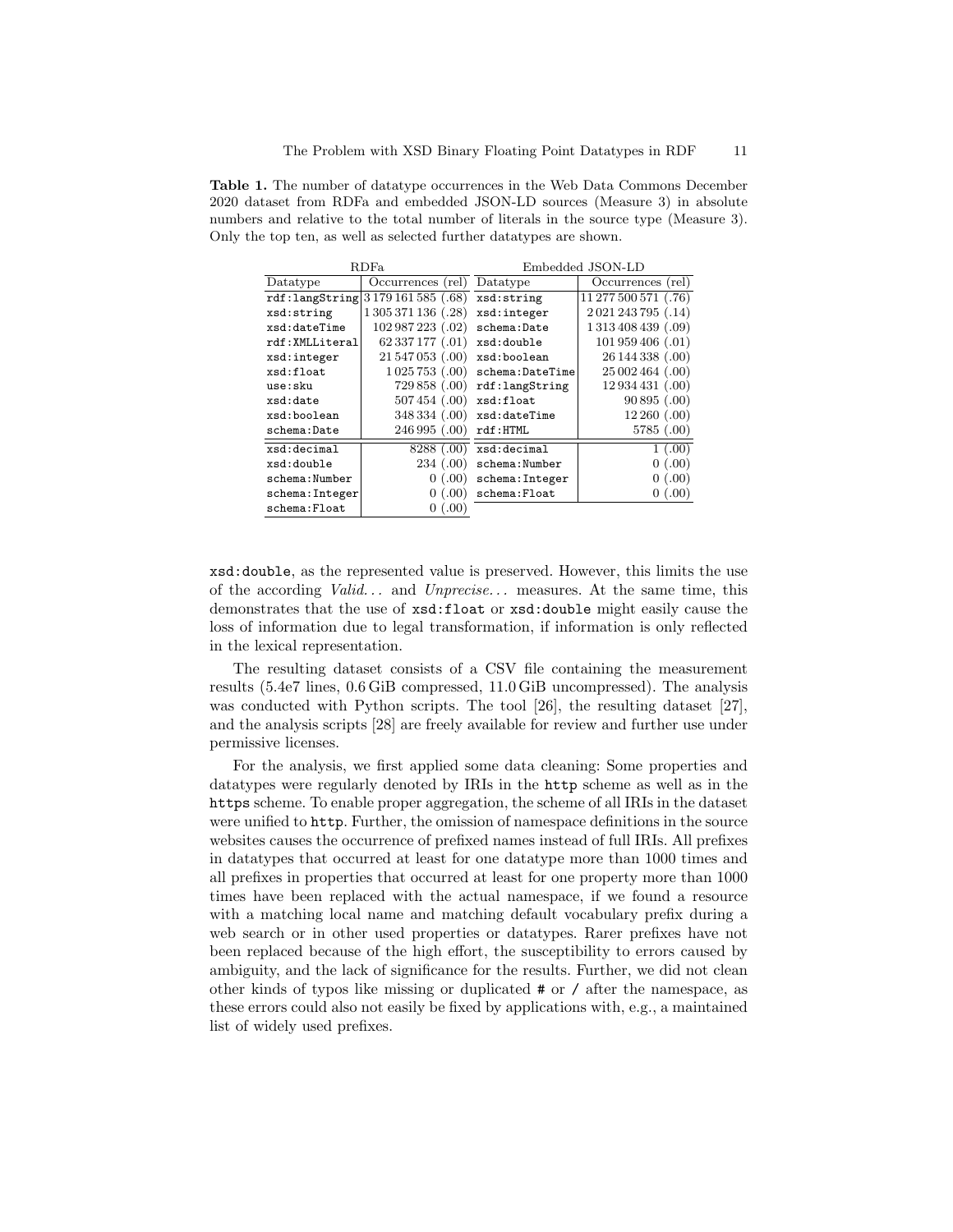<span id="page-11-0"></span>Table 2. The number of property occurrences with XSD or schema.org numerical datatypes in the Web Data Commons December 2020 dataset from RDFa and embedded JSON-LD sources (Measure [3\)](#page-9-0) in absolute numbers and relative to the total number of numeric literals in the source type (Measure [3\)](#page-9-0). Only the top ten are shown.

| RDF <sub>a</sub>    |                   | Embedded JSON-LD            |                       |  |  |
|---------------------|-------------------|-----------------------------|-----------------------|--|--|
| Property            | Occurrences (rel) | Property                    | Occurrences (rel)     |  |  |
| sioc:num_replies    | 21 391 187 (.95)  | schema: position            | 893910601 (.42)       |  |  |
| gr:hasCurrencyValue | 525491(.02)       | schema: width               | 448 036 253 (.21)     |  |  |
| gr:hasMinValue      | 137018 (.01)      | schema: height              | 446 308 779 (.21)     |  |  |
| gr:amountOfThisGood | 94 978 (.00)      | schema: price               | $71\,045\,655\;(.03)$ |  |  |
| gr:hasMaxValue      | 52 772 (.00)      | schema: commentCount        | 65 723 049 (.03)      |  |  |
| vcard: latitude     | 49428 (.00)       | schema:ratingValue          | 26 261 677 (.01)      |  |  |
| vcard: longitude    | 49428 (.00)       | schema: longitude           | 17 096 852 (.01)      |  |  |
| gr:hasValue         | 25800(.00)        | schema: latitude            | 17 093 196 (.01)      |  |  |
| dv:count            | 24 672 (.00)      | schema: bestRating          | 16 333 042 (.01)      |  |  |
| dv:price            | $23\,936$ $(.00)$ | schema:userInteractionCount | 13 347 182 (.01)      |  |  |

Overall, we processed 14 778 325 375 literals from embedded JSON-LD and 4 674 734 966 literals from RDFa. [Table 1](#page-10-0) shows the number of occurrences of the most frequent datatypes.[15](#page-0-0) [Table 2](#page-11-0) shows the most frequently used properties that occurred with numerical datatypes from XSD or schema.org. Although the use of the schema.org numeric datatypes instead of XSD numeric datatypes is expected by the definition of many schema.org properties, including widely used properties, like schema:position or schema:price, we found zero occurrences of schema.org numeric datatypes. The most probable reason is the existence of shorthand syntaxes for XSD numeric datatypes. In contrast, the usage of schema.org temporal datatypes schema:Date and schema:DateTime in JSON-LD exceeds the usage of XSD temporal datatypes by orders of magnitude. This emphasizes the importance of shorthand syntaxes for the choice of datatypes.

As shown in [Table 1,](#page-10-0) the occurrences of xsd:float in RDFa and xsd:double in embedded JSON-LD surpass the occurrences of xsd:decimal by orders of magnitude. Remarkably, we did find only one single occurrence<sup>[16](#page-0-0)</sup> of  $xsd:decimal$ among 14 778 325 375 literals from valid triples in embedded JSON-LD sources in the whole Web Data Commons December 2020 dataset. [Table 3](#page-12-0) shows properties that most frequently occurred with xsd:float in RDFa and with xsd:double in embedded JSON-LD. We manually classified the top ten properties using their definitions, if found, and the local names. Based on these figures, at least 62 % for xsd:float in RDFa and 54 % for xsd:double in embedded JSON-LD represent (monetary) amounts, position numbers or single rating values (later refereed to as T10NIFP literals), which are not initially binary floating point values. At least 33 % for xsd:float in RDFa and 35 % for xsd:double in embedded JSON-

 $^{15}\mathrm{Prefixes}$  used for results presentation:  $\texttt{determini}$  ,  $\texttt{http://purl.org/dc/terms/},$ dv: http://rdf.data-vocabulary.org/#, gr: http://purl.org/goodrelations/v1#, rdf: http://www.w3.org/1999/02/22-rdf-syntax-ns#, rev: http://purl.org/stuff/rev#,

schema: http://schema.org/, use: http://search.yahoo.com/searchmonkey-datatype/use/,

vcard: http://www.w3.org/2006/vcard/ns#, xsd: http://www.w3.org/2001/XMLSchema#

 $^{16}\mathrm{https://web.archive.org/web/20200919100939/http://open.nrw/dataset/}$ [telefonverzeichnis-alphabetisch-oktober-2019-odp](https://web.archive.org/web/20200919100939/https://open.nrw/dataset/telefonverzeichnis-alphabetisch-oktober-2019-odp)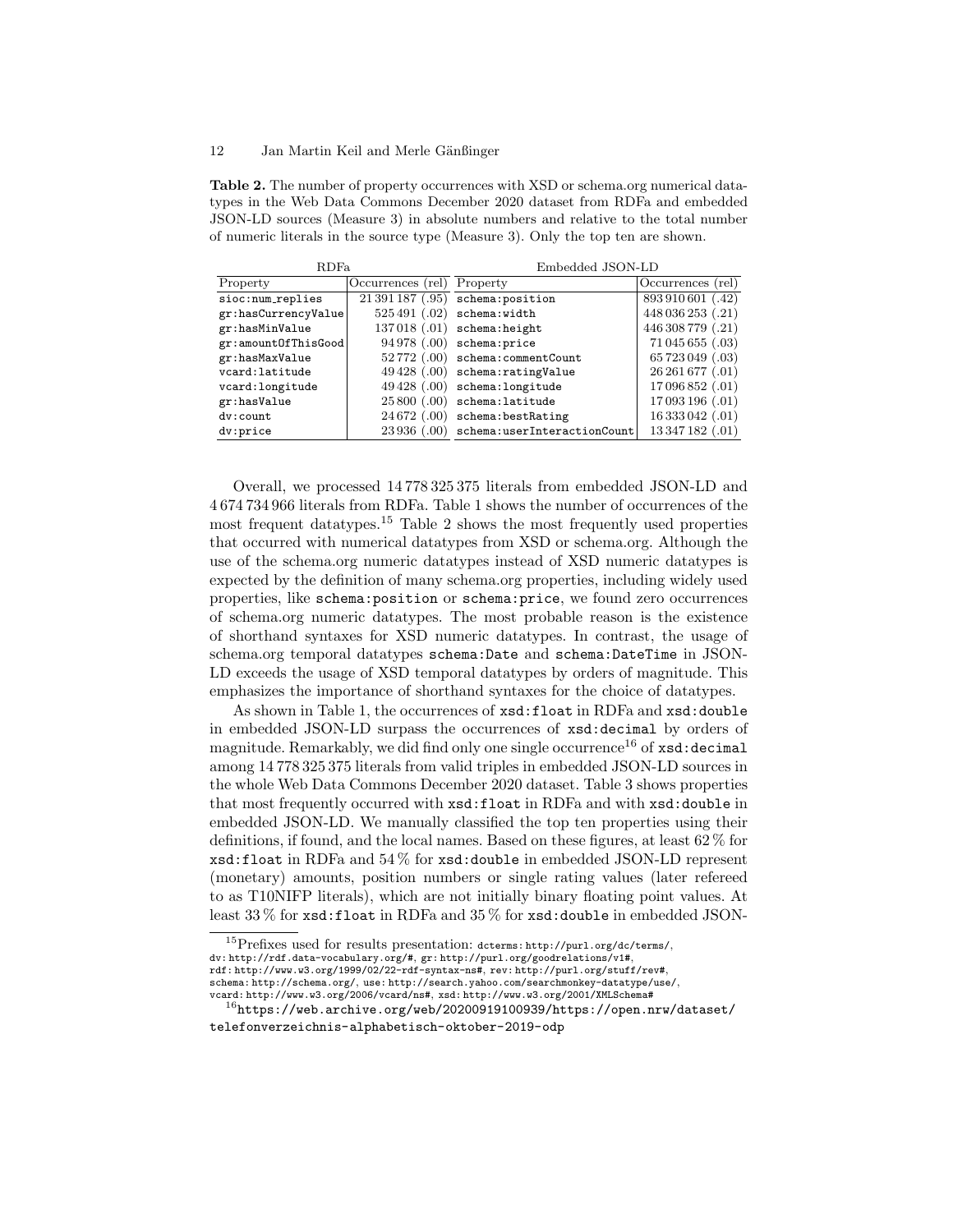<span id="page-12-0"></span>Table 3. The number of property occurrences with xsd:float in RDFa and with xsd:double in embedded JSON-LD in the Web Data Commons December 2020 dataset (Measure [3\)](#page-9-0) in absolute numbers and relative to the total number of literals with the same datatype in the same source type (Measure [3\)](#page-9-0). Only the top ten are shown.

| xsd:float in RDFa   |                   | xsd:double in Embedded JSON-LD    |                   |  |  |
|---------------------|-------------------|-----------------------------------|-------------------|--|--|
| Property            | Occurrences (rel) | Property                          | Occurrences (rel) |  |  |
| gr:hasCurrencyValue | 516 256 (.50)     | schema: price                     | 49 740 982 (.49)  |  |  |
| gr:hasMinValue      | 134954 (.13)      | schema: longitude                 | 17 055 600 (.17)  |  |  |
| gr:amountOfThisGood | 94 978 (.09)      | schema: latitude                  | 17053362 (.17)    |  |  |
| gr:hasMaxValue      |                   | $52772(.05)$ schema: rating Value | 9928412(.10)      |  |  |
| vcard: latitude     |                   | $49428(.05)$ schema: lowPrice     | 2 240 110 (.02)   |  |  |
| vcard: longitude    |                   | $49428(.05)$ schema:highPrice     | 1840080 (.02)     |  |  |
| gr:hasValue         | 25800(.03)        | schema: value                     | 1776255 (.02)     |  |  |
| dv:price            | 23 086 (.02)      | schema: worstRating               | 311 374 (.00)     |  |  |
| dv:average          | $21\,038\,(.02)$  | schema: position                  | 240 577 (.00)     |  |  |
| rev:rating          | 20 970 (.02)      | schema:minPrice                   | 197850 (.00)      |  |  |

LD represent geolocation values, arbitrary quantity values or aggregated values, which might but do not need to origin from initially binary floating point values. rev:rating and schema:ratingValue cannot be assigned unambiguously to these categories. This shows that binary floating point numbers are regularly used for not initially binary floating point values.

As expected, because embedded RDF is not the proper place for vocabulary definitions, we found only few cases of property range definitions (Measure [4\)](#page-9-1). They are limited to 54 unique property-datatype-pairs with two to 153 occurrences and for properties from only five different namespaces. This does not allow to draw further conclusions.

[Table 4](#page-13-1) shows the number of occurrences of different notations. Except for xsd:double in embedded JSON-LD, which is affected by normalization, exponential notation is only little used in the binary floating point datatypes. Special values occurred only in even more rare cases. From that, we conclude that the notation or needed special values are not the crucial consideration behind using binary floating point datatypes.

The number of lexical representations that are not precisely representable in binary floating point datatypes is presented in [Table 5.](#page-14-0) 33 % of the represented xsd:float values in RDFa and 24 % in embedded JSON-LD differ from lexical representations. In embedded JSON-LD the initial lexical representation of 69 % of the xsd:double values must either have contained more then 17 significant digits or already been differing from the represented value. Referring to the most common properties used with xsd:double in embedded JSON-LD, shown in [Table 3,](#page-12-0) the frequent occurrence of values with more then 17 significant digits is implausible. All together, this shows that  $29\% - 68\%$  of the values with binary floating point datatype in real web data are distorted due to the datatype.[17](#page-0-0)

 $\frac{17}{\sum_{\text{xsd:double,xsd:float}}$  Measures [1](#page-9-2) & [2](#page-9-3)  $\approx 0.29$ ,  $\frac{\sum_{\text{xsd:double,xsd:float}}$  literals Measure [3](#page-9-0)  $\approx 0.68$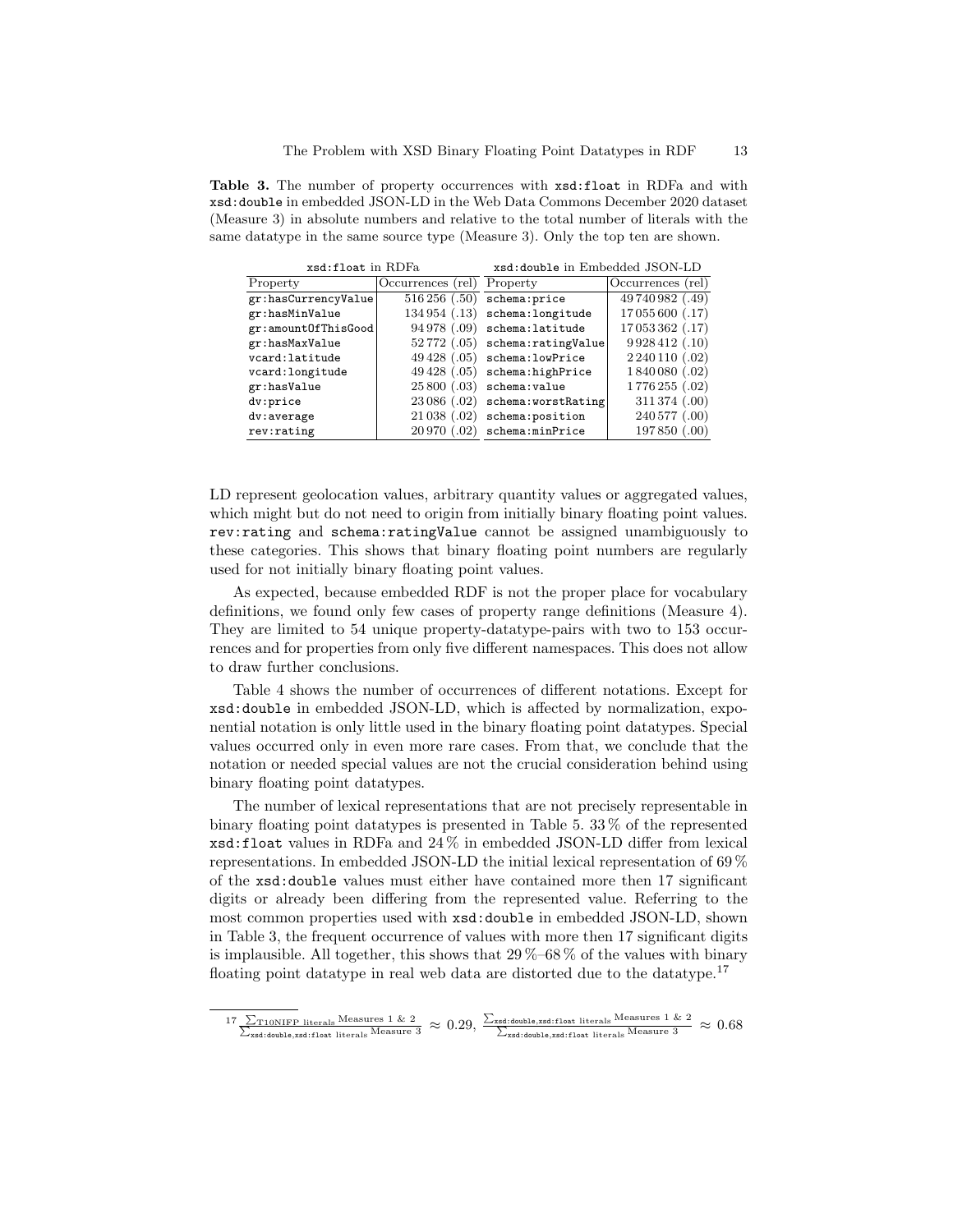<span id="page-13-1"></span>Table 4. The number of numeric notations occurrences in the lexical representation of literals per numeric datatype in the Web Data Commons December 2020 dataset (Measures [5,](#page-9-4) [6,](#page-9-5) [7,](#page-9-6) [8\)](#page-9-7) in absolute numbers and relative to the total number of literals with the same datatype (Measure [3\)](#page-9-0). The notation of  $xsd:double$  in embedded JSON-LD was normalized during the dataset generation.

| Embedded JSON-LD       |          |                         |             |         |                             |                                             |        |                         |      |
|------------------------|----------|-------------------------|-------------|---------|-----------------------------|---------------------------------------------|--------|-------------------------|------|
|                        |          | Notation                |             |         |                             |                                             |        |                         |      |
| Datatype               |          | Integer                 |             | Decimal |                             | Exponential Inf                             |        | NaN                     |      |
| xsd:decimal            |          | 0(.00)                  |             | 1)      |                             | 0(.00)                                      |        | (.0)<br>0               |      |
| xsd:double             |          | (.00)<br>$\overline{0}$ | 0           |         | $(0.00)$  101 959 382       | $1^{\circ}$                                 |        | 24 (.0)                 |      |
| xsd:float              |          | 35951(.40)              | 24837(.27)  |         |                             | 4252(.05)                                   |        | (.0)<br>0               |      |
| xsd:integer 2021243613 |          | 1                       | 0           | (0.00)  |                             | 0(.00)                                      |        | (.0)<br>0               |      |
| xsd:long               |          | $1^{\circ}$<br>36       |             | 0(.00)  |                             | 0(.00)                                      |        | (.0)                    |      |
| RDFa                   |          |                         |             |         |                             |                                             |        |                         |      |
|                        | Notation |                         |             |         |                             |                                             |        |                         |      |
| Datatype               |          |                         | Integer     |         |                             | $\overline{\text{Decimal}}$ Exponential Inf |        | $\overline{\text{NaN}}$ |      |
| xsd:decimal            |          |                         | 89 (.01)    |         | 7349 (.89)                  | 0                                           | (.00)  | 0(.0)                   |      |
| xsd:double             |          |                         | 26(.11)     |         | 208(.89)                    | 0                                           | (.00)  | 0                       | (0)  |
| xsd:float              |          |                         |             |         | 353 851 (.34) 643 206 (.63) |                                             | (0.00) | 4                       | (.0) |
| xsd:int                |          |                         | 16751 (.86) |         | 0(.00)                      | $\theta$                                    | (00)   | 0                       | (.0) |
| xsd:integer            |          | 21 507 446              | 1)          |         | 38(.00)                     | $\theta$                                    | (.00)  | 0                       | (.0) |
| xsd:nonNegativeInteger |          | 585                     | 1)          |         | 0(.00)                      | 0                                           | (.00)  | 0                       | (.0) |
| xsd:positiveInteger    |          |                         | 1)<br>6     |         | .00)<br>0                   | 0                                           | (00)   | 0                       | (.0) |

# <span id="page-13-0"></span>7 Conclusion

Binary floating point numbers are meant to approximate decimal values to reduce memory consumption and increase computation speed. However, in RDF, decimal representations are used to approximate binary floating point numbers. This way, the use of XSD binary floating point datatypes in RDF can systematically impair the quality of data and produces ambiguity in represented knowledge. Our survey reveals that a considerable proportion of real web data is distorted due to the datatype. Further, its use restricts the choice of the arithmetic in standards compliant implementations and can falsify the results of data processing. This can cause serious impacts in real world applications.

As a second outcome, our survey indicates that shorthand syntaxes for literals are a major cause for the choice of inappropriate datatypes. We conclude that the datatypes and shorthand syntaxes in current RDF related standards encourage the distortion of numeric values. We recommend an overhaul of relevant parts of the standards to make RDF well suited for numeric data.

A radical solution that requires no update of existing data would be the deprecation and replacement of xsd:float and xsd:double with an extended mandatory xsd:decimal datatype in RDF. The extended xsd:decimal datatype should additionally permit exponential notation and the special values positiveInfinity, negativeInfinity, and notANumber to cover the whole lexical space and value space of xsd:float and xsd:double. We recommend to declare it as default datatype in the different serialization and query languages for numbers in decimal and exponential notation. It should also be used for interpretation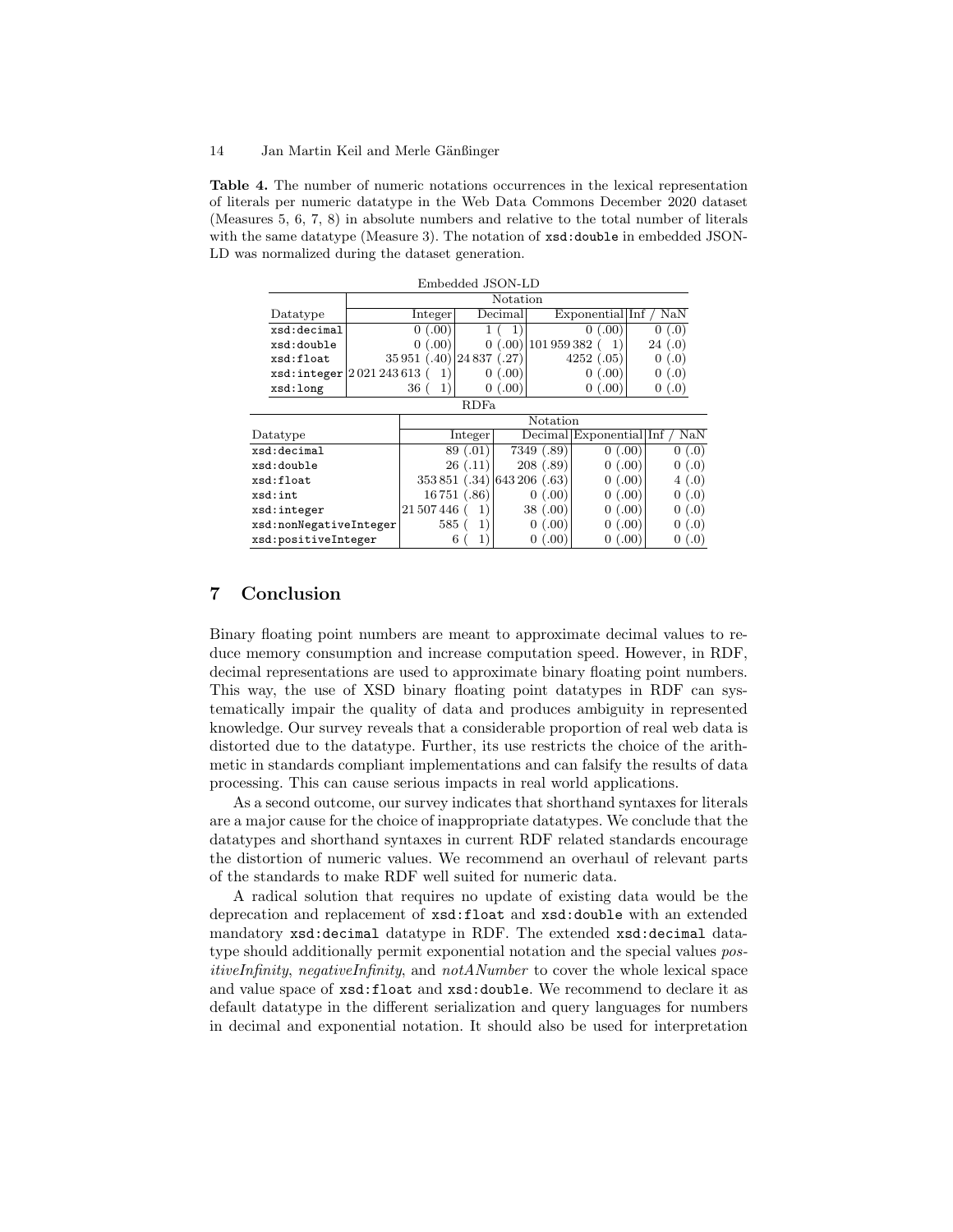<span id="page-14-0"></span>Table 5. The number of lexical representation occurrences without exact representation in the value space of per numeric datatype in the Web Data Commons December 2020 dataset xsd:float and xsd:double (Measures [1,](#page-9-2) [2\)](#page-9-3) in absolute numbers and relative to the total number of literals with the same datatype (Measure [3\)](#page-9-0). The notation of xsd:double in embedded JSON-LD was normalized during the dataset generation.

|                        |                     | Embedded JSON-LD            | RDFa                       |                 |  |  |  |
|------------------------|---------------------|-----------------------------|----------------------------|-----------------|--|--|--|
|                        | Unprecise In        |                             |                            |                 |  |  |  |
| Datatype               | xsd:float           | xsd:double                  | xsd:float                  | xsd:double      |  |  |  |
| xsd:decimal            | (.00)<br>0          | 0(.00)                      | .37<br>3087                | (.37)<br>3087   |  |  |  |
| xsd:double             | 69648087            | $(.68)$ 69 646 819<br>(.68) | $^{\prime}.25$<br>58       | (.25)<br>58     |  |  |  |
| xsd:float              | 21 750 (.24)        |                             | 21 750 (.24) 339 583 (.33) | 338676<br>(.33) |  |  |  |
| xsd:int                |                     |                             | 0.00                       | (.00)           |  |  |  |
| xsd:integer            | 7 5 6 4 6 3 5 (.00) | 996 (.00)                   | 1492 (.00)                 | 38<br>(.00)     |  |  |  |
| xsd:long               | 2(.06)              | (.00)<br>0                  |                            |                 |  |  |  |
| xsd:nonNegativeInteger |                     |                             | 136(.23)                   | (.00)           |  |  |  |
| xsd:positiveInteger    |                     |                             | 0.00                       | (.00)           |  |  |  |

instead of the deprecated datatypes, if these are used in existing data. One or several additional new datatypes with hexadecimal lexical representations should be used for the actual representation of binary floating point values. However, this radical solution would make a decision for existing data in favor of the verbatim interpretation of the lexical representation. Thus, in (presumable not occurring) cases of an intended representation of e.g.  $0.1000000014...$  with "0.1"^^xsd:float, existing data would get distorted.

A more cautious mitigation of the problem should tackle the disadvantages of xsd:decimal: It would be desirable to introduce in RDF mandatory support for (a) an exponential notation for the decimal datatype, and (b) a decimal datatype that supports infinite values, like precisionDecimal, to eliminate these disadvantages. Further, binary floating point datatypes should only be used for numeric values if (a) a representation of infinity is required, or (b) the original source provides binary floating point values. In general, xsd:decimal must become the first choice for the representation of numbers. Semantic Web teaching materials should clearly name the disadvantages of the binary floating point datatypes, shorthand syntaxes should in future prioritize the decimal datatype, and Semantic Web tools should hint to use xsd:decimal.

Acknowledgments. Many thanks to Alsayed Algergawy, Sheeba Samuel, Sirko Schindler, Eberhard Zehendner, and the first author's supervisor Birgitta König-Ries, as well as 10 anonymous reviewers for very helpful comments on earlier drafts of this manuscript.

Author Contributions. Study conception and design, analysis and interpretation of results, and draft manuscript preparation were performed by Jan Martin Keil. Data collection was performed by Merle Gänßinger and Jan Martin Keil. All authors read and approved the final manuscript.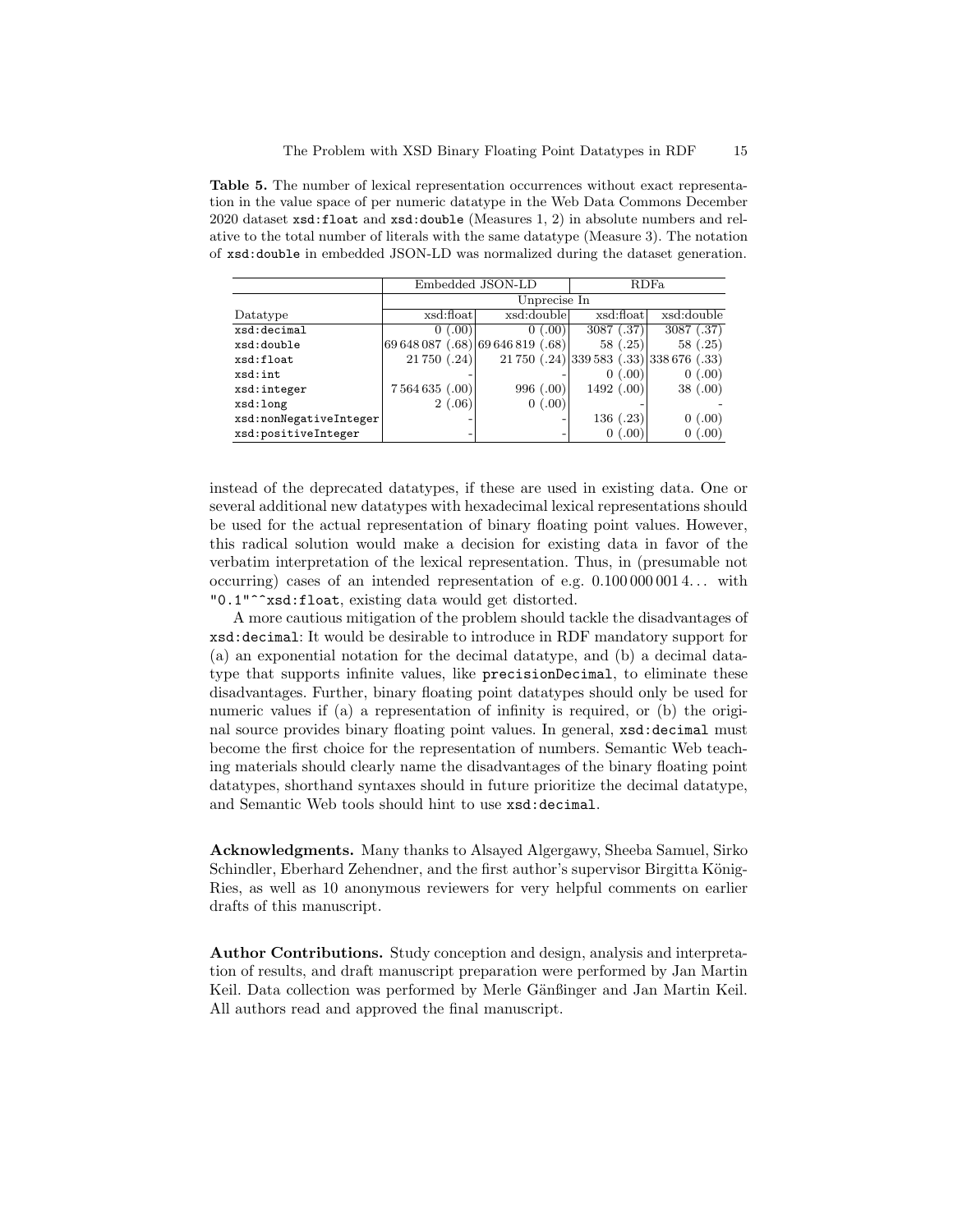## References

- <span id="page-15-0"></span>1. W3C RDF Working Group: RDF 1.1 Concepts and Abstract Syntax. W3C Recommendation. W3C, Feb. 25, 2014. url: [http://www.w3.org/TR/2014/REC-rdf11](http://www.w3.org/TR/2014/REC-rdf11-concepts-20140225/) [concepts-20140225/](http://www.w3.org/TR/2014/REC-rdf11-concepts-20140225/).
- <span id="page-15-1"></span>2. W3C XML Schema Working Group: W3C XML Schema Definition Language (XSD) 1.1 Part 2: Datatypes. W3C Recommendation. W3C, Apr. 5, 2012. url: <http://www.w3.org/TR/2012/REC-xmlschema11-2-20120405/>.
- <span id="page-15-2"></span>3. Keil, J.M. and Schindler, S.: "Comparison and evaluation of ontologies for units of measurement". In: Semantic Web 10.1 (2019), pp. 33–51. DOI: [10.3233/SW-180310](https://doi.org/10.3233/SW-180310).
- <span id="page-15-3"></span>4. Noy, N.F. and McGuinness, D.L.: Ontology Development 101: A Guide to Creating Your First Ontology. Tech. rep. KSL-01-05/SMI-2001-0880. Stanford Knowledge Systems Laboratory and Stanford Medical Informatics, Mar. 2001. url: [http :](http://www.ksl.stanford.edu/people/dlm/papers/ontology-tutorial-noy-mcguinness-abstract.html) [/ / www . ksl . stanford . edu / people / dlm / papers / ontology - tutorial - noy](http://www.ksl.stanford.edu/people/dlm/papers/ontology-tutorial-noy-mcguinness-abstract.html)  [mcguinness-abstract.html](http://www.ksl.stanford.edu/people/dlm/papers/ontology-tutorial-noy-mcguinness-abstract.html).
- <span id="page-15-4"></span>5. W3C Semantic Web Best Practices and Deployment Working Group: XML Schema Datatypes in RDF and OWL. W3C Working Group Note. W3C, Mar. 14, 2006. url: <https://www.w3.org/TR/2006/NOTE-swbp-xsch-datatypes-20060314/>.
- <span id="page-15-5"></span>6. Patriot Missile Defense: Software Problem Led to System Failure at Dhahran, Saudi Arabia. Tech. rep. GAO/IMTEC-92-26. General Accounting Office, Information Management and Technology Division, Feb. 4, 1992. 20 pp. URL: [https://www.](https://www.gao.gov/products/IMTEC-92-26) [gao.gov/products/IMTEC-92-26](https://www.gao.gov/products/IMTEC-92-26).
- <span id="page-15-6"></span>7. IEEE: IEEE 754-2008 Standard for Floating-Point Arithmetic. Standard 754. Aug. 29, 2008. 70 pp. doi: [10.1109/IEEESTD.2008.4610935](https://doi.org/10.1109/IEEESTD.2008.4610935).
- <span id="page-15-7"></span>8. Beckett, D., Berners-Lee, T., Prud'hommeaux, E., and Carothers, G.: RDF 1.1 Turtle: Terse RDF Triple Language. W3C Recommendation. W3C, Feb. 25, 2014. url: <https://www.w3.org/TR/2014/REC-turtle-20140225/>.
- <span id="page-15-8"></span>9. Bizer, C. and Cyganiak, R.: RDF 1.1 TriG: RDF Dataset Language. W3C Recommendation. W3C, Feb. 25, 2014. url: [https://www.w3.org/TR/2014/REC-trig-](https://www.w3.org/TR/2014/REC-trig-20140225/)[20140225/](https://www.w3.org/TR/2014/REC-trig-20140225/).
- <span id="page-15-9"></span>10. W3C SPARQL Working Group: SPARQL 1.1 Query Language. W3C Recommendation. W3C, Mar. 21, 2013. url: [https://www.w3.org/TR/2013/REC-sparql11](https://www.w3.org/TR/2013/REC-sparql11-query-20130321/) [query-20130321/](https://www.w3.org/TR/2013/REC-sparql11-query-20130321/).
- <span id="page-15-10"></span>11. Sporny, M., Longley, D., Kellogg, G., et al.: JSON-LD 1.1: A JSON-based Serialization for Linked Data. W3C Recommendation. W3C, July 16, 2020. URL: <https://www.w3.org/TR/2020/REC-json-ld11-20200716/>.
- <span id="page-15-11"></span>12. Bray, T.: The JavaScript Object Notation (JSON) Data Interchange Format. Stan-dard 8259. Dec. 2017. 16 pp. DOI: [10.17487/RFC8259](https://doi.org/10.17487/RFC8259).
- <span id="page-15-12"></span>13. Ecma International: ECMA-404, The JSON Data Interchange Format. Standard. 2017. url: [https://ecma-international.org/publications/standards/Ecma-](https://ecma-international.org/publications/standards/Ecma-404.htm)[404.htm](https://ecma-international.org/publications/standards/Ecma-404.htm).
- <span id="page-15-13"></span>14. W3C RDF Working Group: RDF 1.1 XML Syntax. Ed. by Gandon, F. and Schreiber, G. W3C Recommendation. Feb. 25, 2014. URL: [https://www.w3.org/](https://www.w3.org/TR/2014/REC-rdf-syntax-grammar-20140225/) [TR/2014/REC-rdf-syntax-grammar-20140225/](https://www.w3.org/TR/2014/REC-rdf-syntax-grammar-20140225/).
- <span id="page-15-14"></span>15. Beckett, D.: RDF 1.1 N-Triples: A line-based syntax for an RDF graph. W3C Recommendation. W3C, Feb. 25, 2014. url: [https://www.w3.org/TR/2014/REC](https://www.w3.org/TR/2014/REC-n-triples-20140225/)[n-triples-20140225/](https://www.w3.org/TR/2014/REC-n-triples-20140225/).
- <span id="page-15-15"></span>16. W3C RDF Working Group: RDF 1.1 N-Quads: A line-based syntax for RDF datasets. W3C Recommendation. W3C, Feb. 25, 2014. URL: https://www.w3. [org/TR/2014/REC-n-quads-20140225/](https://www.w3.org/TR/2014/REC-n-quads-20140225/).